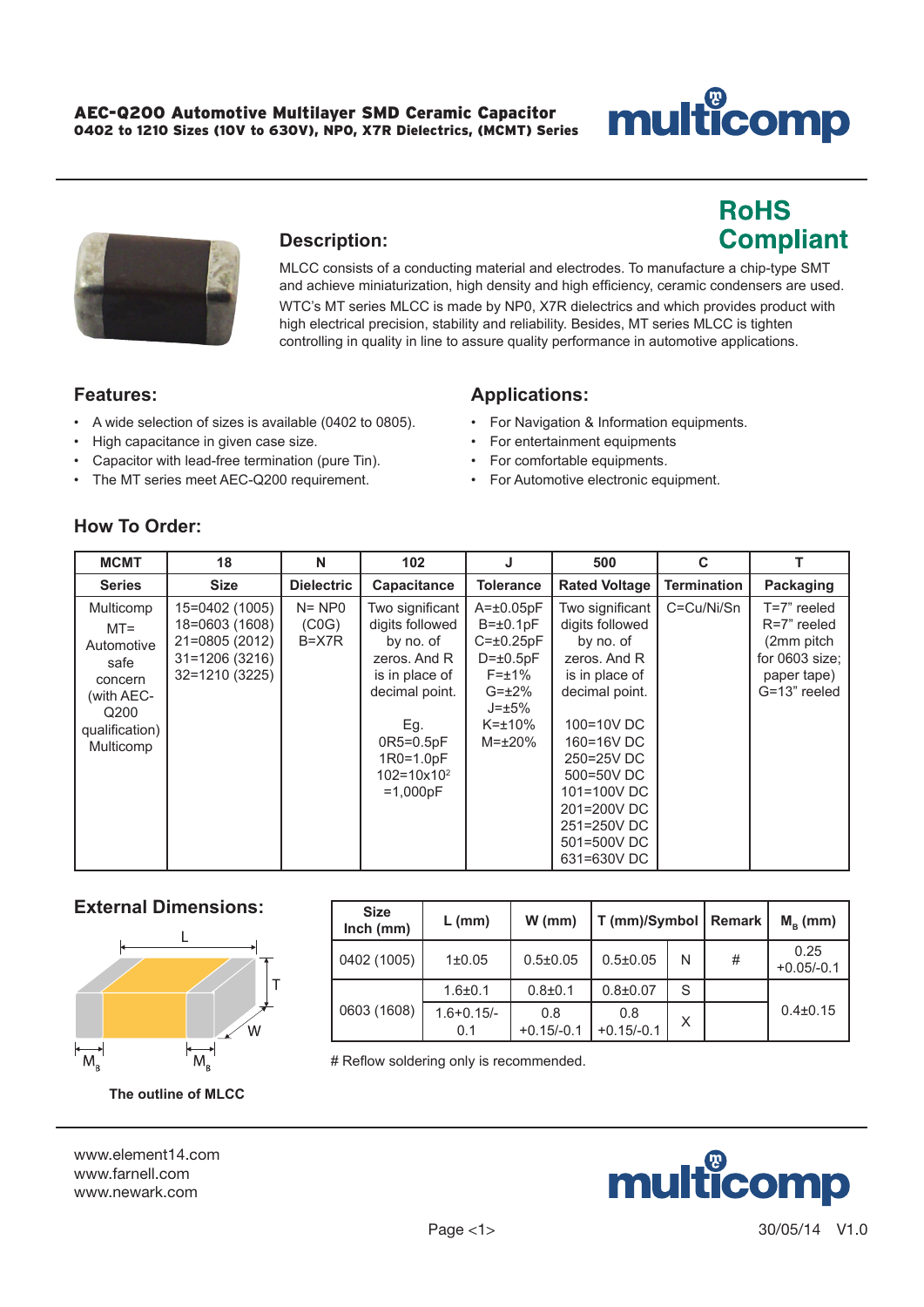

| <b>Size</b><br>$lnch$ (mm) | $L$ (mm)           | $W$ (mm)            | T (mm)/Symbol       |   | <b>Remark</b> | $Mn$ (mm)       |  |
|----------------------------|--------------------|---------------------|---------------------|---|---------------|-----------------|--|
|                            |                    | $1.25 \pm 0.1$      | $0.6 + 0.1$         | A |               | $0.5 + 0.2$     |  |
| 0805 (2012)                | 2±0.15             |                     | $0.8 + 0.1$         | B |               |                 |  |
|                            |                    |                     | $1.25 \pm 0.1$      | D | #             |                 |  |
|                            |                    | $1.6 + 0.15$        | $0.8 + 0.1$         | B |               |                 |  |
|                            | $3.2 \pm 0.15$     |                     | $0.95 + 0.1$        | C |               |                 |  |
|                            |                    |                     | $1.25 \pm 0.1$      | D | #             |                 |  |
| 1206 (3216)                | $3.2 \pm 0.2$      |                     | $1.15 \pm 0.15$     | J | #             | $0.6 + 0.2$     |  |
|                            |                    | $1.6 + 0.2$         | $1.6 + 0.2$         | G | #             |                 |  |
|                            | $3.2 + 0.3 / -0.1$ | $1.6 + 0.3/$<br>0.1 | $1.6 + 0.3/$<br>0.1 | P | #             |                 |  |
|                            |                    |                     | $0.95 + 0.1$        | C | #             |                 |  |
| 1210 (3225)                | $3.2 \pm 0.4$      | $2.5 \pm 0.2$       | $1.25 \pm 0.1$      | D | #             | $0.75 \pm 0.25$ |  |

# Reflow soldering only is recommended.

### **General Electrical Data:**

| <b>Dielectric</b>                 | NP <sub>0</sub>                                                                                                                                                                                |  | X7R                                           |  |  |
|-----------------------------------|------------------------------------------------------------------------------------------------------------------------------------------------------------------------------------------------|--|-----------------------------------------------|--|--|
| <b>Size</b>                       | 0402, 0603, 0805, 1206, 1210                                                                                                                                                                   |  | 0402, 0603, 0805, 1206                        |  |  |
| Capacitance range*                | $0.5pF$ to $0.01uF$                                                                                                                                                                            |  | 100pF to 1µF                                  |  |  |
| Capacitance tolerance**           | Cap $\leq$ 5pF: A ( $\pm$ 0.05pF), B ( $\pm$ 0.1pF), C ( $\pm$ 0.25pF)<br>5pF <cap<10pf:b (±0.1pf),="" (±0.25pf),="" (±0.5pf)<br="" c="" d="">Cap≥10pF: F (±1%), G (±2%), J (±5%)</cap<10pf:b> |  | J ( $\pm$ 5%), K ( $\pm$ 10%), M ( $\pm$ 20%) |  |  |
| Rated voltage (WVDC)              | 10V, 16V, 25V, 50V, 100V, 200V, 250, 500, 630                                                                                                                                                  |  |                                               |  |  |
| Insulation resistance at Ur       | ≥10GΩ or RxC≥500ΩxF whichever is less                                                                                                                                                          |  |                                               |  |  |
| <b>Operating temperature</b>      | $-55$ to $+125^{\circ}$ C                                                                                                                                                                      |  |                                               |  |  |
| <b>Capacitance characteristic</b> | $±30$ ppm/ $°C$<br>±15%                                                                                                                                                                        |  |                                               |  |  |
| <b>Termination</b>                | Ni/Sn (lead-free termination)                                                                                                                                                                  |  |                                               |  |  |

\* Measured at the condition of 30~70% related humidity.

NP0: Apply 1±0.2Vrms, 1MHz±10% for Cap≤1,000pF and 1±0.2Vrms, 1kHz±10% for Cap>1,000pF, 25°C at ambient temperature Measured at 1±0.2Vrms, 1kHz±10% for C≤10µF; 0.5±0.2Vrms, 120Hz±20% for C>10µF, 30~70% related humidity, 25°C ambient temperature for X7R.

\*\* Preconditioning for Class II MLCC: Perform a heat treatment at 150±10°C for 1 hour, then leave in ambient condition for 24±2 hours before measurement.

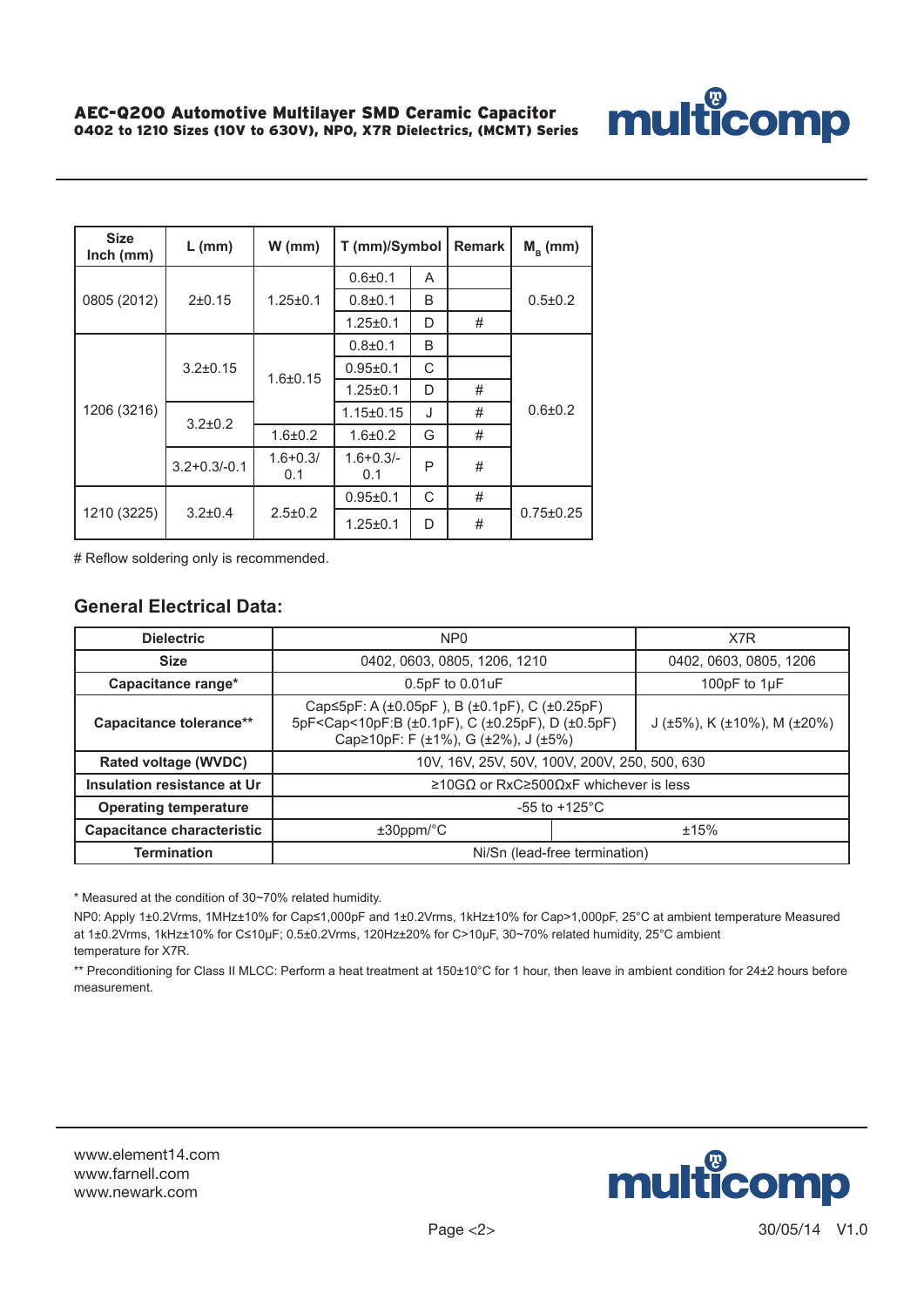

|             | Thickness (mm)/Symbol |   | Paper tape |                 | Plastic tape |                          |  |
|-------------|-----------------------|---|------------|-----------------|--------------|--------------------------|--|
| Size        |                       |   | 7" reel    | 13" reel        | 7" reel      | 13" reel                 |  |
| 0402 (1005) | $0.5 \pm 0.05$        | N | 10k        | 50 <sub>k</sub> |              |                          |  |
| 0603 (1608) | $0.8 + 0.07$          | S | 4k         | 15k             | ٠            | ۰                        |  |
|             | $0.8 + 0.15/-0.1$     | X | 4k         | 15k             | ۰            | ۰                        |  |
|             | $0.6 + 0.1$           | A | 4k         | 15k             |              |                          |  |
|             | $0.8 + 0.1$           | B | 4k         | 15k             |              |                          |  |
| 0805 (2012) | $1.25 \pm 0.1$        | D |            |                 | 3k           | 10k                      |  |
|             | $1.25 \pm 0.2$        |   |            | -               | 3k           | 10k                      |  |
|             | $0.80{\pm}0.1$        | B | 4k         | 15k             | ٠            | $\overline{\phantom{a}}$ |  |
|             | $0.95 \pm 0.1$        | C |            |                 | 3k           | 10k                      |  |
|             | $1.15 \pm 0.15$       | J |            |                 | 3k           | 10k                      |  |
| 1206 (3216) | $1.25 \pm 0.1$        | D |            |                 | 3k           | 10k                      |  |
|             | $1.6 + 0.2$           | G |            | Ξ.              | 2k           | 10k                      |  |
|             | $1.6 + 0.3 - 0.1$     | P |            |                 | 2k           | 9k                       |  |
|             | $0.95 \pm 0.1$        | C |            |                 | 3k           | 10k                      |  |
| 1210 (3225) | $1.25 \pm 0.1$        | D |            |                 | 3k           | 10k                      |  |

Unit: pieces

multicomp

## **Reliability Test Conditions and Requirements:**

| <b>No</b> | <b>Item</b>                                                               | <b>Test Condition</b>                                                                                                                               | <b>Requirements</b>                                                                                                                                                                                    |
|-----------|---------------------------------------------------------------------------|-----------------------------------------------------------------------------------------------------------------------------------------------------|--------------------------------------------------------------------------------------------------------------------------------------------------------------------------------------------------------|
|           | Pre-and<br>Post-Stress<br>Electrical<br>Test                              |                                                                                                                                                     |                                                                                                                                                                                                        |
| 2         | High<br>Temperature<br>Exposure<br>(Storage)<br>MIL-STD-202<br>Method 108 | Test temp.: $150\pm3^{\circ}$ C<br>Unpowered.<br>Test time: 1,000+24/-0 hrs.<br>Measurement to be made after keeping<br>at room temp. for 24±2 hrs. | No remarkable damage.<br>Cap change: NPO: within $\pm 2.5\%$ or $\pm 0.25pF$ whichever is<br>larger.<br>$X7R$ : within $\pm 10\%$ .<br>$Q/D.F.$ value:<br>NPO: Cap≥30pF, Q≥1,000; Cap<30pF, Q≥400+20C. |

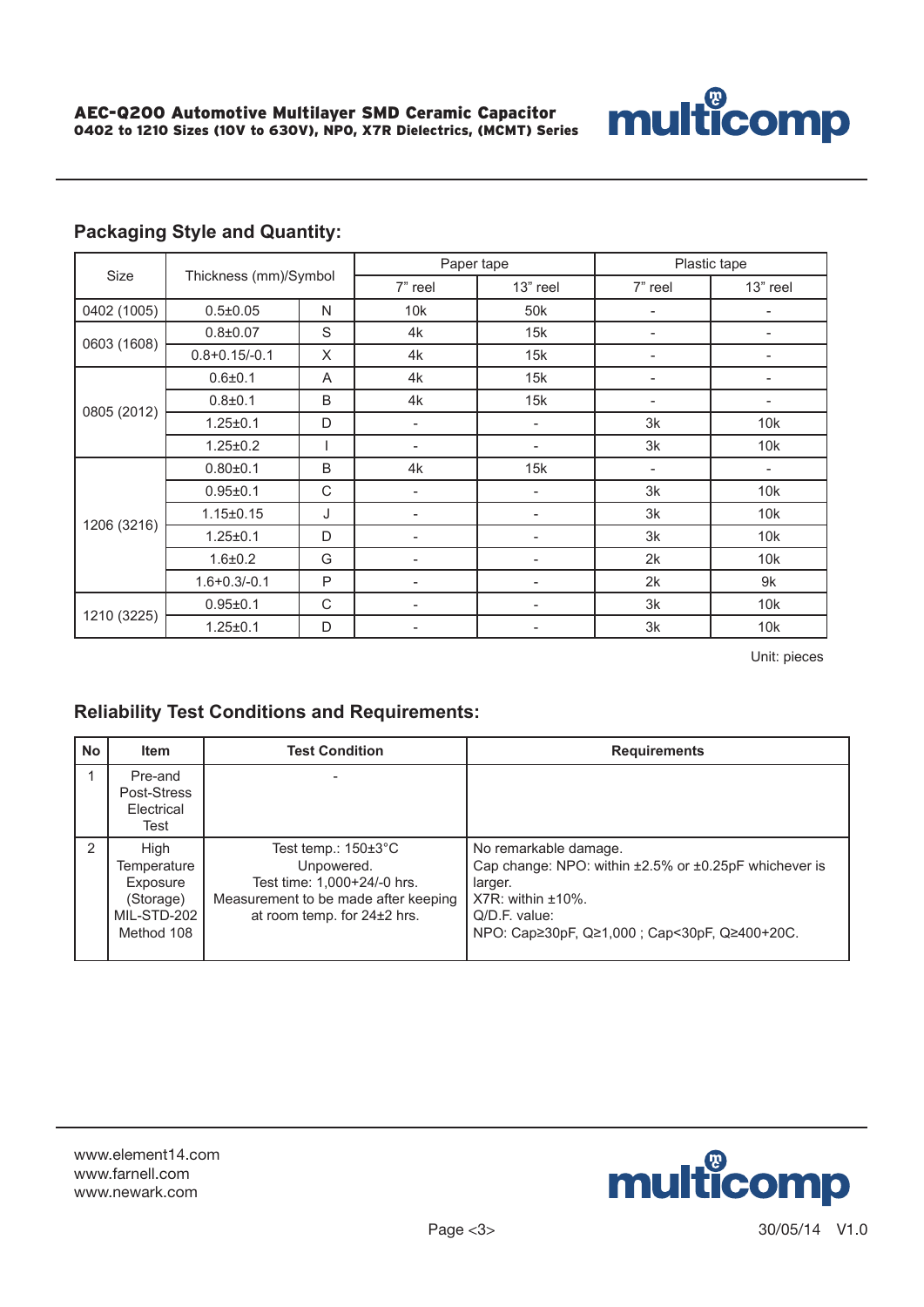

| <b>No</b> | <b>Item</b> | <b>Test Condition</b> | <b>Requirements</b> |               |             |                |                                                                                              |  |  |  |
|-----------|-------------|-----------------------|---------------------|---------------|-------------|----------------|----------------------------------------------------------------------------------------------|--|--|--|
|           |             |                       |                     | X7R:          |             |                |                                                                                              |  |  |  |
|           |             |                       |                     | Rated<br>vol. | $D.F. \leq$ |                | Exception of D.F. $\leq$                                                                     |  |  |  |
|           |             |                       |                     |               |             | ≦6%            | 0201(50V);0603≧0.047µF;<br>0805≧0.18µF;<br>1206≧0.47µF                                       |  |  |  |
|           |             |                       |                     | $≥50V$        | $\leq 3\%$  | $≤10%$         | 1210≧4.7µF                                                                                   |  |  |  |
|           |             |                       |                     |               |             | $≤20%$         | 0402≧0.1µF;0603≧1µF;<br>0805≧1µF;1206≧2.2µF;<br>1210≧10µF; TT series                         |  |  |  |
|           |             |                       |                     | 35V           | $\leq 5\%$  | ≤20%           | 0603≧1µF;0805≥2.2µF;<br>1210≧10µF                                                            |  |  |  |
|           |             |                       |                     | 25V           |             | ≤10%           | 0201≧0.01µF;0805≧1µF;<br>1210≧10µF                                                           |  |  |  |
|           |             |                       |                     |               | $≤ 5%$      | $≤14%$         | 0603≧0.33µF;1206≧4.7µF                                                                       |  |  |  |
|           |             |                       |                     |               |             | ≤15%           | 0402≧0.1µF;0603≧0.47µF<br>;0805≧2.2µF;1206≧6.8µF;<br>1210≧22µF; TT series                    |  |  |  |
|           |             |                       |                     | <b>16V</b>    |             | $≤10%$         | 0603≧0.15µF;0805≧0.68µ;<br>1206≧2.2µF; 1210≧4.7µF                                            |  |  |  |
|           |             |                       |                     |               | ${\leq}5\%$ | $≤15%$         | 0201≧0.01µF;0402≧0.033µ<br>F;0603≧0.68µF;<br>0805≧2.2µF; 1206≧4.7µF;<br>1210≧22µF; TT series |  |  |  |
|           |             |                       |                     | <b>10V</b>    | $≤7.5%$     | $≤15%$         | 0201≧0.012µF;<br>0402≧0.33µF;<br>0603≧0.33µF;0805≧2.2µF<br>1206≧2.2µF; 1210≧22µF             |  |  |  |
|           |             |                       |                     |               |             | $≤20%$         | 0201≧0.1µF;0402≧1µF;<br>TT series                                                            |  |  |  |
|           |             |                       |                     | 6.3V          | $≤15%$      | $≤30\%$        | 0201≧0.1µF;0402≧1µF;<br>0603≧10µF; 0805≧4.7µF;<br>1206≧47µF;1210≧100µF;<br>TT series         |  |  |  |
|           |             |                       |                     | 4V            | $≤20%$      | $\overline{a}$ |                                                                                              |  |  |  |
|           |             |                       |                     |               |             |                | I.R.: $\geq 10 \text{G}\Omega$ or RxC $\geq 500 \Omega$ -F whichever is smaller.             |  |  |  |

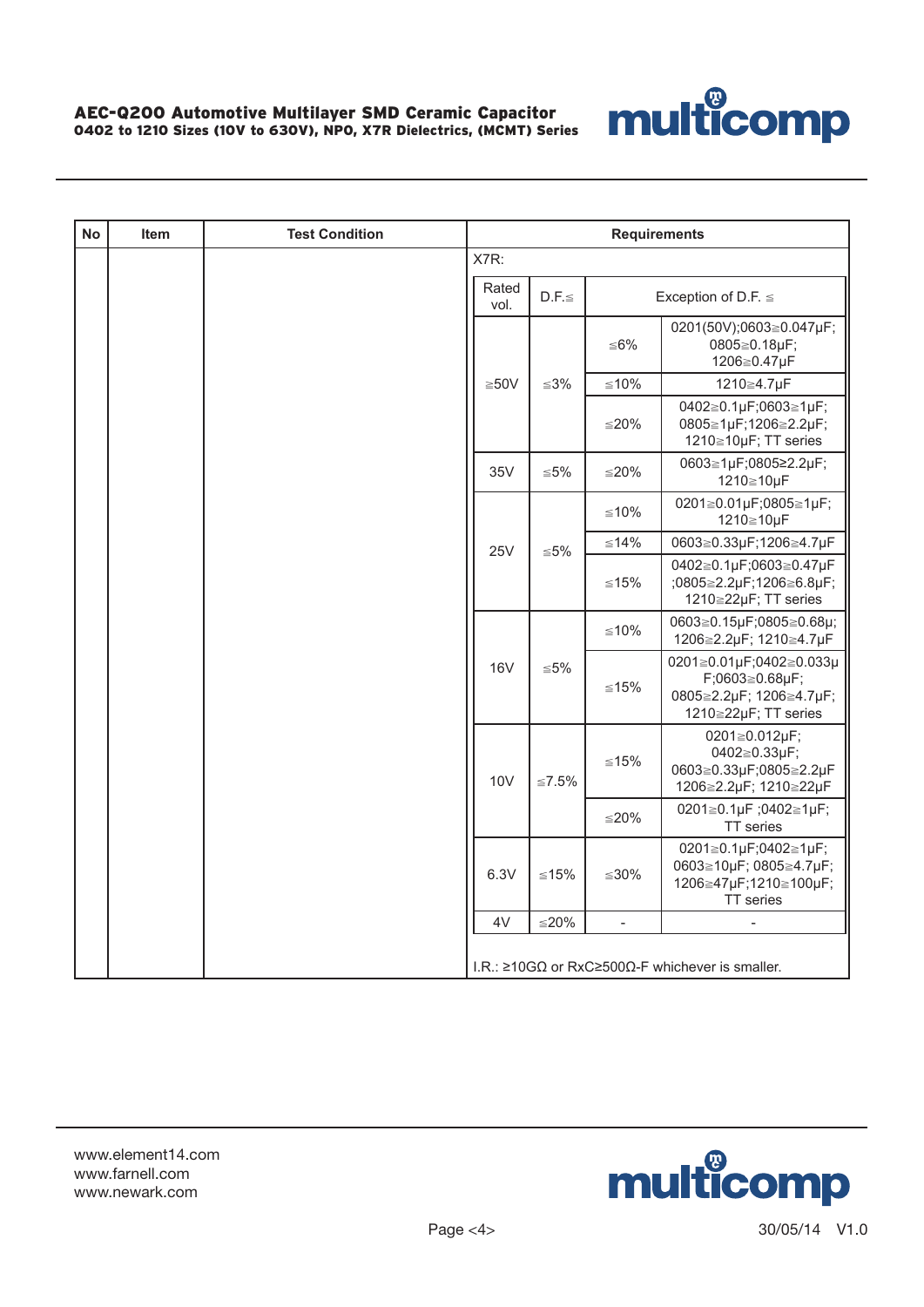

| <b>No</b> | <b>Item</b>                |      | <b>Test Condition</b>                                                                                 |                |                                                                                                         |                                                            | <b>Requirements</b>                               |                                               |                                                                           |  |
|-----------|----------------------------|------|-------------------------------------------------------------------------------------------------------|----------------|---------------------------------------------------------------------------------------------------------|------------------------------------------------------------|---------------------------------------------------|-----------------------------------------------|---------------------------------------------------------------------------|--|
|           |                            |      |                                                                                                       |                | Class II (X7R)                                                                                          |                                                            |                                                   |                                               |                                                                           |  |
|           |                            |      |                                                                                                       |                |                                                                                                         |                                                            | Rated voltage                                     |                                               | Insulation<br>Resistance                                                  |  |
|           |                            |      |                                                                                                       |                |                                                                                                         |                                                            | 100V: X7R                                         |                                               |                                                                           |  |
|           |                            |      |                                                                                                       |                |                                                                                                         |                                                            | 50V:0603≥1µF;0805≥1µF;1206≥<br>4.7µF;1210≥4.7µF   |                                               |                                                                           |  |
|           |                            |      |                                                                                                       |                |                                                                                                         | 35V:0805≥2.2µF;1210≧10µF                                   |                                                   |                                               |                                                                           |  |
|           |                            |      |                                                                                                       |                |                                                                                                         | 25V:0402≥1µF;0603≥2.2µF;0805≥<br>2.2µF;1206≥10µF;1210≥10µF |                                                   | 1G $\Omega$ or RxC $\geq$ 10 $\Omega$ -F      |                                                                           |  |
|           |                            |      |                                                                                                       |                | 16V: 0201≧0.1uF;0402≥0.2<br>2µF;0603≥1µF;0805≥2.2µF;<br>1206≥10µF;1210≥47µF<br>10V:0201≥47nF;0402≥0.47µ |                                                            |                                                   |                                               | whichever is smaller.                                                     |  |
|           |                            |      |                                                                                                       |                |                                                                                                         |                                                            | F;0603≥0.47µF;0805≥2.2µF;<br>1206≥4.7µF;1210≥47µF |                                               |                                                                           |  |
|           |                            |      |                                                                                                       |                |                                                                                                         | 6.3V; 4V; TT series                                        |                                                   |                                               |                                                                           |  |
|           |                            |      |                                                                                                       |                |                                                                                                         |                                                            |                                                   |                                               |                                                                           |  |
| 3         | Temperature<br>Cycling     |      | Conduct 1000 cycles according to the<br>temperatures and time.                                        |                |                                                                                                         | No remarkable damage.                                      |                                                   |                                               | Cap change: NPO: within ±2.5% or 0.25pF whichever is                      |  |
|           | JESD22<br>Method<br>JA-104 | Step | Temp. $(^{\circ}C)$                                                                                   | Time<br>(min.) | larger.<br>X7R: within ±10%.<br>Q/D.F. value:                                                           |                                                            |                                                   |                                               |                                                                           |  |
|           |                            | 1    | $-55^{\circ}$ C +0/-3                                                                                 | 5±1            |                                                                                                         |                                                            |                                                   | NPO: Cap≥30pF, Q≥1,000 ; Cap<30pF, Q≥400+20C. |                                                                           |  |
|           |                            | 2    | $+125^{\circ}$ C +3/-0                                                                                | 5±1            | X7R:<br>Rated                                                                                           |                                                            |                                                   |                                               |                                                                           |  |
|           |                            |      | Before initial measurement (X7R only):<br>Perform 150+0/-10°C for 1 hr and then                       |                | vol.                                                                                                    | $D.F. \leq$                                                |                                                   |                                               | Exception of D.F. $\leq$                                                  |  |
|           |                            |      | set for 24±2 hrs at room temp.<br>Measurement to be made after keeping<br>at room temp. for 24±2 hrs. |                |                                                                                                         |                                                            | ≤6%                                               |                                               | 0201(50V);0603≧0.047µF;<br>0805≧0.18µF;<br>1206≧0.47µF                    |  |
|           |                            |      |                                                                                                       |                | $≥50V$                                                                                                  | $≤3%$                                                      | $≤10%$                                            |                                               | 1210≧4.7µF                                                                |  |
|           |                            |      |                                                                                                       |                |                                                                                                         |                                                            | ≤20%                                              |                                               | 0402≧0.1µF;0603≧1µF;<br>0805≧1µF;1206≧2.2µF;<br>1210≧10µF; TT series      |  |
|           |                            |      |                                                                                                       |                | 35V                                                                                                     | ${\leq}5\%$                                                | $≤20\%$                                           |                                               | 0603≧1µF;0805≥2.2µF;<br>1210≧10µF                                         |  |
|           |                            |      |                                                                                                       |                |                                                                                                         | $≤10%$                                                     |                                                   | 0201≧0.01µF;0805≧1µF;<br>1210≧10µF            |                                                                           |  |
|           |                            |      |                                                                                                       |                | <b>25V</b>                                                                                              | $≤5\%$                                                     | $≤14\%$                                           |                                               | 0603≧0.33µF;1206≧4.7µF                                                    |  |
|           |                            |      |                                                                                                       |                |                                                                                                         |                                                            | ≤15%                                              |                                               | 0402≧0.10µF;0603≧0.47µ<br>;0805≧2.2µF;1206≧6.8µF;<br>1210≧22µF; TT series |  |

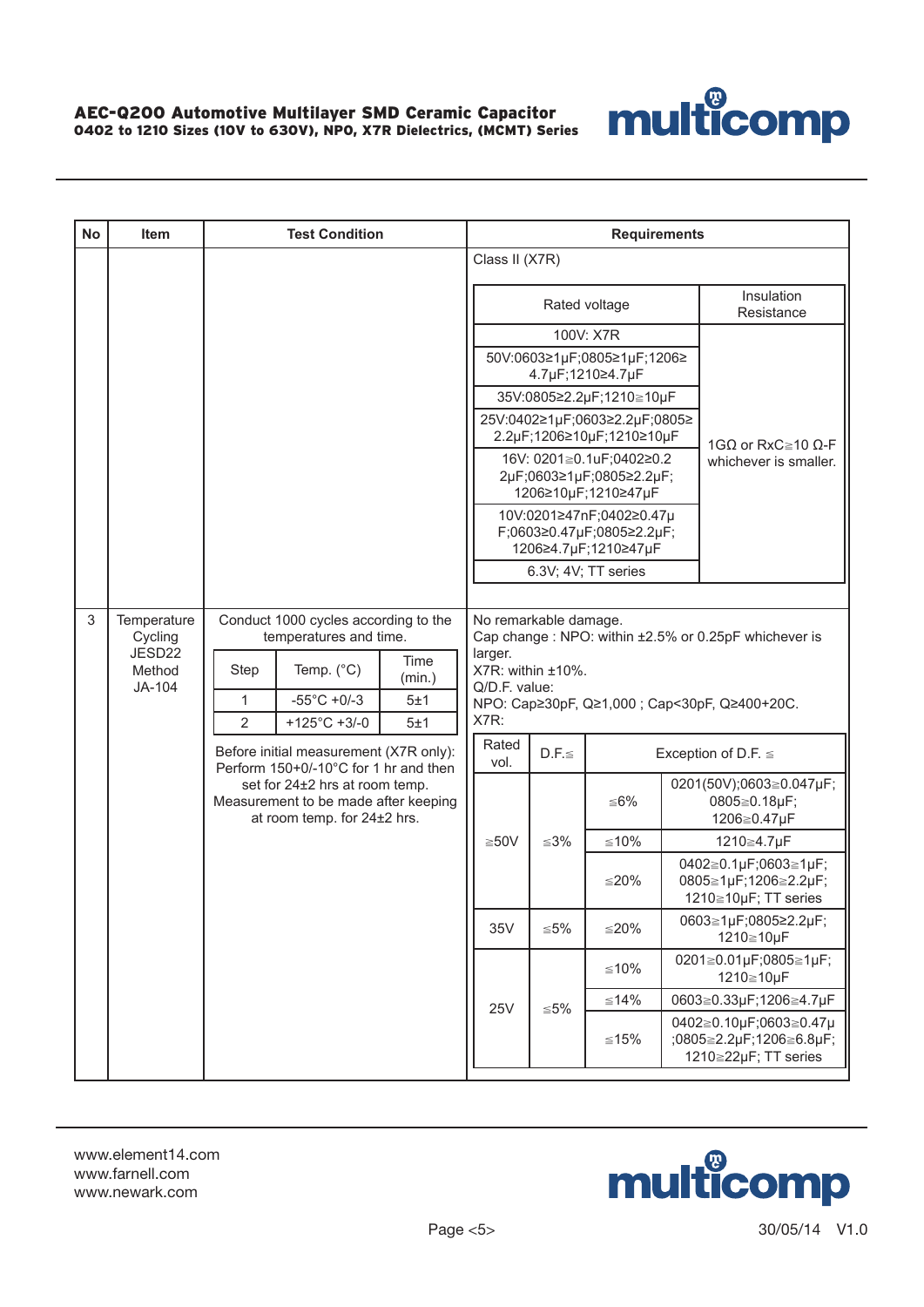

| <b>No</b>      | Item                                           | <b>Test Condition</b> | <b>Requirements</b>                                                           |                             |                                                                             |  |                                                                                              |  |  |  |
|----------------|------------------------------------------------|-----------------------|-------------------------------------------------------------------------------|-----------------------------|-----------------------------------------------------------------------------|--|----------------------------------------------------------------------------------------------|--|--|--|
|                |                                                |                       | X7R:                                                                          |                             |                                                                             |  |                                                                                              |  |  |  |
|                |                                                |                       |                                                                               |                             | $≤10%$                                                                      |  | 0603≧0.15µF;0805≧0.68µF<br>;1206≧2.2µF;<br>1210≧4.7µF                                        |  |  |  |
|                |                                                |                       | <b>16V</b>                                                                    | $\leq 5\%$                  | $≤15%$                                                                      |  | 0201≧0.01µF;0402≧0.0<br>33µF;0603≧0.68µF;080<br>5≧2.2µF; 1206≧4.7µF;<br>1210≧22µF; TT series |  |  |  |
|                |                                                |                       | <b>10V</b>                                                                    | $≤7.5\%$                    | $≤15%$                                                                      |  | 0201≧0.012µF;<br>0402≧0.33µF;<br>0603≧0.33µF;0805≧2.2µF<br>1206≧2.2µF; 1210≧22µF             |  |  |  |
|                |                                                |                       |                                                                               |                             | ≦ $20%$                                                                     |  | 0201≧0.1µF;0402≧1µF;<br>TT series                                                            |  |  |  |
|                |                                                |                       | 6.3V                                                                          | $≤15%$                      | $≤30\%$                                                                     |  | 0201≧0.1µF;0402≧1µF;<br>0603≧10µF; 0805≧4.7µF;<br>1206≧47µF;1210≧100µF;<br>TT series         |  |  |  |
|                |                                                |                       | 4V                                                                            | $≤20%$                      |                                                                             |  |                                                                                              |  |  |  |
|                |                                                |                       |                                                                               | Class II (X7R)              |                                                                             |  | I.R.: $\geq 10 \text{G}\Omega$ or RxC $\geq 500 \Omega$ -F whichever is smaller.             |  |  |  |
|                |                                                |                       |                                                                               |                             | Rated voltage                                                               |  | Insulation<br>Resistance                                                                     |  |  |  |
|                |                                                |                       |                                                                               |                             | 100V: X7R                                                                   |  |                                                                                              |  |  |  |
|                |                                                |                       |                                                                               |                             | 50V:0603≥1µF;0805≥1µF;1206≥<br>4.7µF;1210≥4.7µF                             |  |                                                                                              |  |  |  |
|                |                                                |                       |                                                                               |                             | 35V:0805≥2.2µF;1210≧10µF                                                    |  |                                                                                              |  |  |  |
|                |                                                |                       |                                                                               |                             | 25V:0402≥1µF;0603≥2.2µF;0805≥<br>2.2µF;1206≥10µF;1210≥10µF                  |  | 1GΩ or RxC $\geq$ 10 Ω-F                                                                     |  |  |  |
|                |                                                |                       |                                                                               |                             | 16V: 0201≧0.1uF;0402≥0.22µF;<br>0603≥1µF;0805≥2.2µF;<br>1206≥10µF;1210≥47µF |  | whichever is smaller.                                                                        |  |  |  |
|                |                                                |                       | 10V:0201≥47nF;0402≥0.47µF;<br>0603≥0.47µF;0805≥2.2µF;<br>1206≥4.7µF;1210≥47µF |                             |                                                                             |  |                                                                                              |  |  |  |
|                |                                                |                       |                                                                               |                             | 6.3V; 4V; TT series                                                         |  |                                                                                              |  |  |  |
| $\overline{4}$ | Destructive<br>Physical<br>Analysis<br>EIA-469 | Per EIA-469           |                                                                               | No defects or abnormalities |                                                                             |  |                                                                                              |  |  |  |

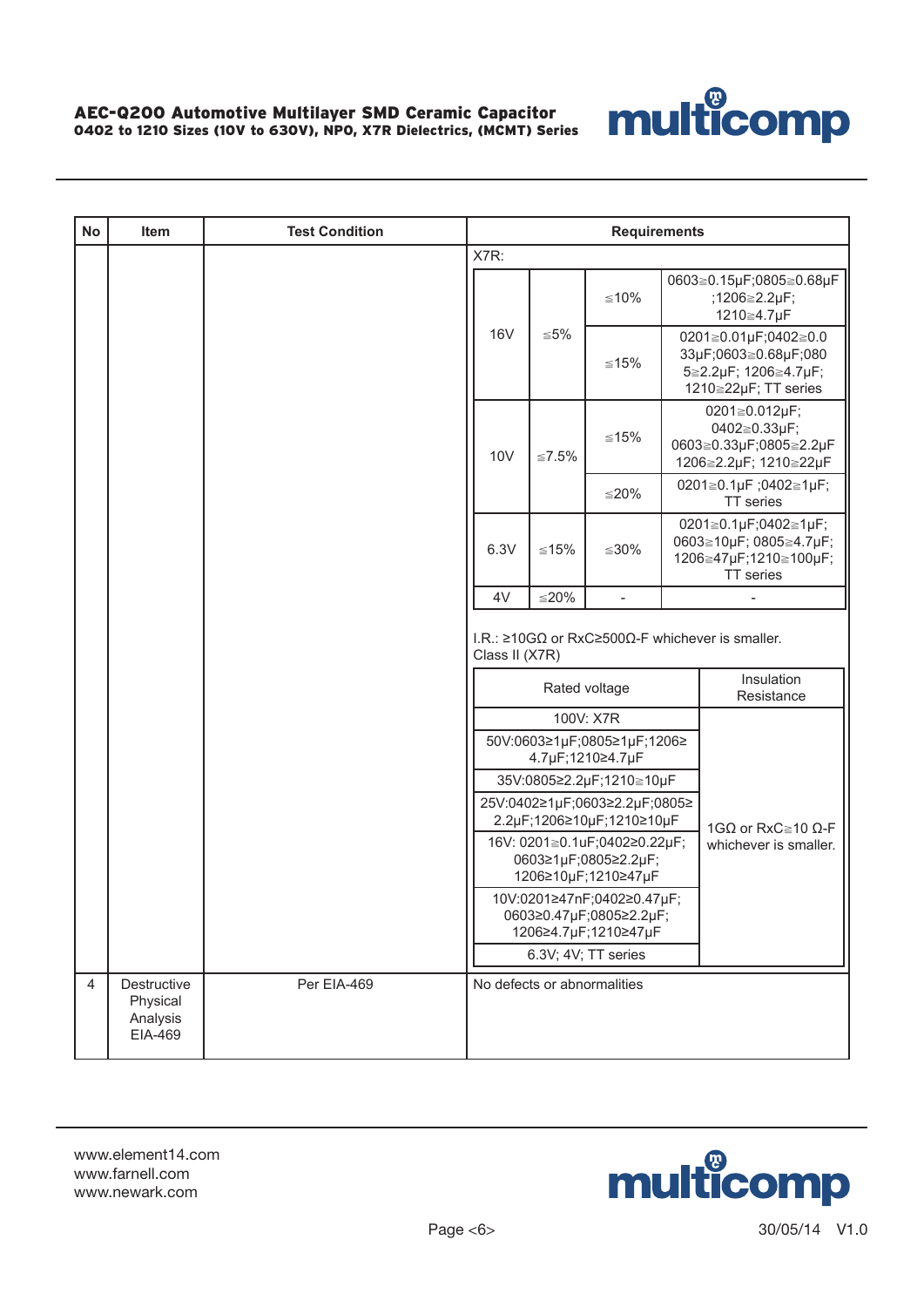

| <b>No</b> | Item                                                | <b>Test Condition</b>                                                                                                                                      |                                                                                                                                                                                                                           |             | <b>Requirements</b> |                                                                                              |  |  |  |
|-----------|-----------------------------------------------------|------------------------------------------------------------------------------------------------------------------------------------------------------------|---------------------------------------------------------------------------------------------------------------------------------------------------------------------------------------------------------------------------|-------------|---------------------|----------------------------------------------------------------------------------------------|--|--|--|
| 5         | Moisture<br>Resistance<br>MIL-STD-202<br>Method 106 | Test temp.: 25~65°C<br>Humidity: 80~100% RH<br>Test time: 10 cycles, t=24hrs/cycle.<br>Measurement to be made after keeping<br>at room temp. for 24±2 hrs. | No remarkable damage.<br>Cap change: NPO: within ±3.0% or 0.30pF whichever is<br>larger<br>X7R: within ±12.5%.<br>Q/D.F. value:<br>NPO: More than 30pF Q≥350; 10pF≤C≤30pF, Q≥275+2.5C<br>Less than 10pF Q≥200+10C<br>X7R: |             |                     |                                                                                              |  |  |  |
|           |                                                     |                                                                                                                                                            | Rated<br>vol.                                                                                                                                                                                                             | $D.F. \leq$ |                     | Exception of D.F. $\leq$                                                                     |  |  |  |
|           |                                                     |                                                                                                                                                            |                                                                                                                                                                                                                           |             | ≦6%                 | 0201(50V);0603≧0.047µF;<br>0805≧0.18µF;<br>1206≧0.47µF                                       |  |  |  |
|           |                                                     |                                                                                                                                                            | $≥50V$                                                                                                                                                                                                                    | $≤3%$       | $≤10%$              | 1210≧4.7µF                                                                                   |  |  |  |
|           |                                                     |                                                                                                                                                            |                                                                                                                                                                                                                           |             | $≤20%$              | 0402≧0.1µF;0603≧1µF;<br>0805≧1µF;1206≧2.2µF;<br>1210≧10µF; TT series                         |  |  |  |
|           |                                                     |                                                                                                                                                            | 35V                                                                                                                                                                                                                       | $\leq 5\%$  | $≤20%$              | 0603≧1µF;0805≥2.2µF;<br>1210≧10µF                                                            |  |  |  |
|           |                                                     |                                                                                                                                                            |                                                                                                                                                                                                                           | $\leq 5\%$  | $≤10%$              | 0201≧0.01µF;0805≧1µF;<br>1210≧10µF                                                           |  |  |  |
|           |                                                     |                                                                                                                                                            | <b>25V</b>                                                                                                                                                                                                                |             | $≤14%$              | 0603≧0.33µF;1206≧4.7µF                                                                       |  |  |  |
|           |                                                     |                                                                                                                                                            |                                                                                                                                                                                                                           |             | $≤15%$              | 0402≧0.10µF;0603≧0.47µF<br>;0805≧2.2µF;1206≧6.8µF;<br>1210≧22µF; TT series                   |  |  |  |
|           |                                                     |                                                                                                                                                            |                                                                                                                                                                                                                           |             | $≤10%$              | 0603≧0.15µF;0805≧0.68µF<br>;1206≧2.2µF;<br>1210≧4.7µF                                        |  |  |  |
|           |                                                     |                                                                                                                                                            | <b>16V</b>                                                                                                                                                                                                                | $\leq 5\%$  | $≤15%$              | 0201≧0.01µF;0402≧0.0<br>33µF;0603≧0.68µF;080<br>5≧2.2µF; 1206≧4.7µF;<br>1210≧22µF; TT series |  |  |  |
|           |                                                     |                                                                                                                                                            | 10V                                                                                                                                                                                                                       | $≤7.5\%$    | $≤15%$              | 0201≧0.012µF;<br>0402≧0.33µF;<br>0603≧0.33µF;0805≧2.2µF<br>1206≧2.2µF; 1210≧22µF             |  |  |  |
|           |                                                     |                                                                                                                                                            |                                                                                                                                                                                                                           |             | $≤20%$              | 0201≧0.1µF;0402≧1µF;<br>TT series                                                            |  |  |  |
|           |                                                     |                                                                                                                                                            | 6.3V                                                                                                                                                                                                                      | ≤15%        | $≤30\%$             | 0201≧0.1µF;0402≧1µF;<br>0603≧10µF; 0805≧4.7µF;<br>1206≧47µF;1210≧100µF;<br>TT series         |  |  |  |
|           |                                                     |                                                                                                                                                            | 4V                                                                                                                                                                                                                        | $≤20%$      | $\blacksquare$      |                                                                                              |  |  |  |

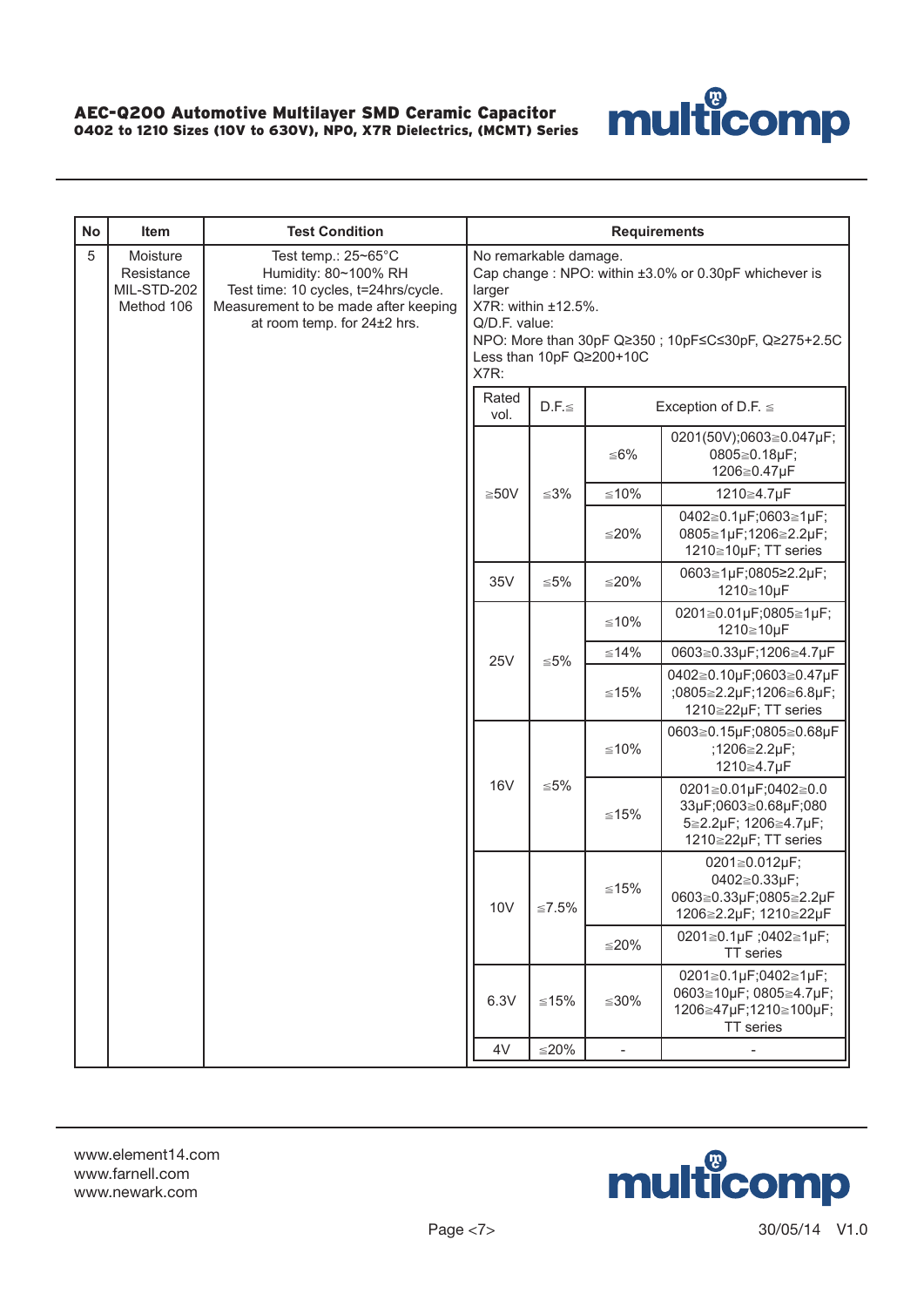

| <b>No</b> | Item                                  | <b>Test Condition</b>                                                                                                                                                       | <b>Requirements</b>                                                                                                                                                                |                                                                             |             |                                                 |                                                                            |                                                                                  |  |
|-----------|---------------------------------------|-----------------------------------------------------------------------------------------------------------------------------------------------------------------------------|------------------------------------------------------------------------------------------------------------------------------------------------------------------------------------|-----------------------------------------------------------------------------|-------------|-------------------------------------------------|----------------------------------------------------------------------------|----------------------------------------------------------------------------------|--|
|           |                                       |                                                                                                                                                                             |                                                                                                                                                                                    | Class II (X7R)                                                              |             |                                                 |                                                                            | I.R.: $\geq 10 \text{G}\Omega$ or RxC $\geq 500 \Omega$ -F whichever is smaller. |  |
|           |                                       |                                                                                                                                                                             |                                                                                                                                                                                    |                                                                             |             | Rated voltage                                   |                                                                            | Insulation<br>Resistance                                                         |  |
|           |                                       |                                                                                                                                                                             |                                                                                                                                                                                    |                                                                             |             | 100V: X7R                                       |                                                                            |                                                                                  |  |
|           |                                       |                                                                                                                                                                             |                                                                                                                                                                                    |                                                                             |             | 50V:0603≥1µF;0805≥1µF;1206≥<br>4.7µF;1210≥4.7µF |                                                                            |                                                                                  |  |
|           |                                       |                                                                                                                                                                             | 35V:0805≥2.2µF;1210≧10µF<br>25V:0402≥1µF;0603≥2.2µF;0805≥<br>2.2µF;1206≥10µF;1210≥10µF                                                                                             |                                                                             |             |                                                 |                                                                            |                                                                                  |  |
|           |                                       |                                                                                                                                                                             |                                                                                                                                                                                    |                                                                             |             |                                                 |                                                                            |                                                                                  |  |
|           |                                       |                                                                                                                                                                             |                                                                                                                                                                                    |                                                                             |             |                                                 |                                                                            | 1GΩ or RxC $\geq$ 10 Ω-F                                                         |  |
|           |                                       |                                                                                                                                                                             |                                                                                                                                                                                    | 16V: 0201≧0.1uF;0402≥0.22µF;<br>0603≥1µF;0805≥2.2µF;<br>1206≥10µF;1210≥47µF |             |                                                 |                                                                            | whichever is smaller.                                                            |  |
|           |                                       |                                                                                                                                                                             |                                                                                                                                                                                    | 10V:0201≥47nF;0402≥0.47µF;                                                  |             |                                                 |                                                                            |                                                                                  |  |
|           |                                       |                                                                                                                                                                             |                                                                                                                                                                                    | 0603≥0.47µF;0805≥2.2µF;<br>1206≥4.7µF;1210≥47µF                             |             |                                                 |                                                                            |                                                                                  |  |
|           |                                       |                                                                                                                                                                             | 6.3V; 4V; TT series                                                                                                                                                                |                                                                             |             |                                                 |                                                                            |                                                                                  |  |
| 6         | <b>Biased</b>                         | Test temp.: 85±3°C                                                                                                                                                          |                                                                                                                                                                                    |                                                                             |             |                                                 |                                                                            |                                                                                  |  |
|           | Humidity<br>MIL-STD-202<br>Method 103 | Humidity: 85%RH<br>Test time: 1000+24/-0 hrs.<br>To apply voltage: rated voltage and<br>$1.3 - 1.5$ Vdc.<br>(add 100k ohm resistor)<br>Before initial measurement (Class II | No remarkable damage.<br>Cap change: NPO: within ±3.0% or 0.30pF whichever is<br>larger.<br>X7R: within ±12.5%<br>Q/D.F. value:<br>NPO: C≥30pF, Q≥200; C<30pF, Q≥100+10/3C<br>X7R: |                                                                             |             |                                                 |                                                                            |                                                                                  |  |
|           |                                       | only) : To apply test voltage for 1hr at<br>test temp. and then set for 24±2 hrs at                                                                                         |                                                                                                                                                                                    | Rated<br>vol.                                                               | $D.F. \leq$ |                                                 |                                                                            | Exception of D.F. $\leq$                                                         |  |
|           |                                       | room temp.<br>Measurement to be made after keeping<br>at room temp. for 24±2 hrs.                                                                                           |                                                                                                                                                                                    |                                                                             |             | ≤6%                                             |                                                                            | 0201(50V);0603≧0.047µF;<br>0805≧0.18µF;<br>1206≧0.47µF                           |  |
|           |                                       |                                                                                                                                                                             |                                                                                                                                                                                    | $≥50V$                                                                      | $≤3%$       | $≤10%$                                          |                                                                            | 1210≧4.7µF                                                                       |  |
|           |                                       |                                                                                                                                                                             |                                                                                                                                                                                    |                                                                             |             | ≦ $20%$                                         |                                                                            | 0402≧0.1µF;0603≧1µF;<br>0805≧1µF;1206≧2.2µF;<br>1210≧10µF; TT series             |  |
|           |                                       |                                                                                                                                                                             |                                                                                                                                                                                    | 35V                                                                         | ${\leq}5\%$ | $≤20%$                                          |                                                                            | 0603≧1µF;0805≥2.2µF;<br>1210≧10µF                                                |  |
|           |                                       |                                                                                                                                                                             |                                                                                                                                                                                    |                                                                             |             | ≤10%                                            |                                                                            | 0201≧0.01µF;0805≧1µF;<br>1210≧10µF                                               |  |
|           |                                       |                                                                                                                                                                             |                                                                                                                                                                                    | <b>25V</b>                                                                  | $\leq 5\%$  | $≤14%$                                          |                                                                            | 0603≧0.33µF;1206≧4.7µF                                                           |  |
|           |                                       |                                                                                                                                                                             |                                                                                                                                                                                    |                                                                             | $≤15%$      |                                                 | 0402≧0.10µF;0603≧0.47µF<br>;0805≧2.2µF;1206≧6.8µF;<br>1210≧22µF; TT series |                                                                                  |  |

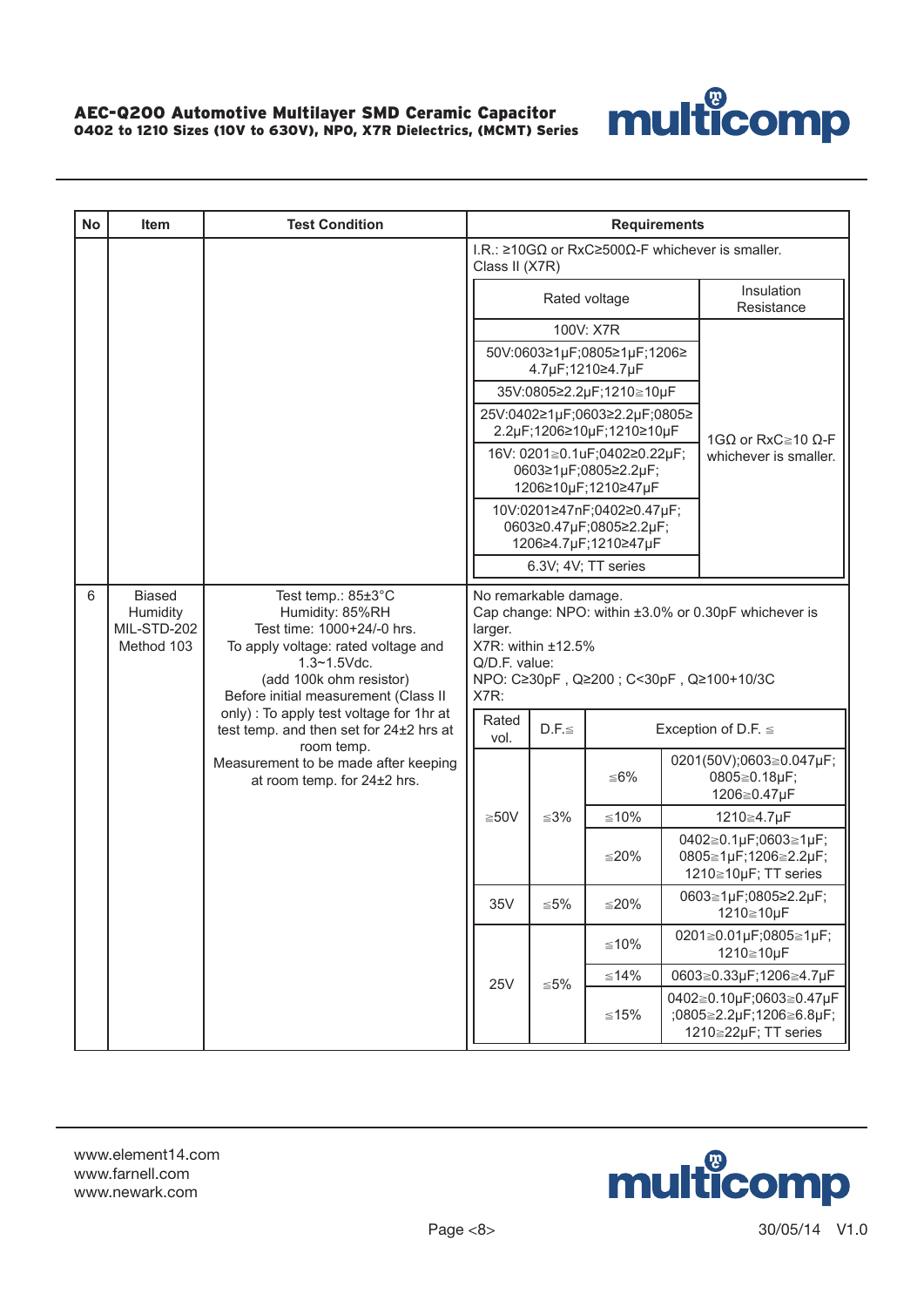

| <b>No</b> | <b>Item</b> | <b>Test Condition</b> | <b>Requirements</b>                                                           |              |                                                                                                                      |  |                                                                                              |  |  |
|-----------|-------------|-----------------------|-------------------------------------------------------------------------------|--------------|----------------------------------------------------------------------------------------------------------------------|--|----------------------------------------------------------------------------------------------|--|--|
|           |             |                       |                                                                               |              | $≤10%$                                                                                                               |  | 0603≧0.15µF;0805≧0.68µ;<br>1206≧2.2µF; 1210≧4.7µF                                            |  |  |
|           |             |                       | <b>16V</b>                                                                    | $\leq 5\%$   | $≤15%$                                                                                                               |  | 0201≧0.01µF;0402≧0.0<br>33µF;0603≧0.68µF;080<br>5≧2.2µF; 1206≧4.7µF;<br>1210≧22µF; TT series |  |  |
|           |             |                       | 10 <sub>V</sub>                                                               | $\leq 7.5\%$ | $≤15%$                                                                                                               |  | 0201≧0.012µF;<br>0402≧0.33µF;<br>0603≧0.33µF;0805≧2.2µF<br>1206≧2.2µF; 1210≧22µF             |  |  |
|           |             |                       |                                                                               |              | $≤20%$                                                                                                               |  | 0201≧0.1µF;0402≧1µF;<br>TT series                                                            |  |  |
|           |             |                       | 6.3V                                                                          | $≤15%$       | $≤30%$                                                                                                               |  | 0201≧0.1µF;0402≧1µF;<br>0603≧10µF; 0805≧4.7µF;<br>1206≧47µF;1210≧100µF;<br>TT series         |  |  |
|           |             |                       | 4V                                                                            | $≤20%$       | $\bar{\phantom{a}}$                                                                                                  |  |                                                                                              |  |  |
|           |             |                       |                                                                               |              | I.R.: $\geq$ 1G $\Omega$ or RxC $\geq$ 50 $\Omega$ -F whichever is smaller.<br>Class II (X7R) for rated voltage test |  |                                                                                              |  |  |
|           |             |                       |                                                                               |              | Rated voltage                                                                                                        |  | Insulation<br>Resistance                                                                     |  |  |
|           |             |                       |                                                                               |              | 100V: X7R                                                                                                            |  |                                                                                              |  |  |
|           |             |                       |                                                                               |              | 50V:0603≥1µF;0805≥1µF;1206≥<br>4.7µF;1210≥4.7µF                                                                      |  |                                                                                              |  |  |
|           |             |                       |                                                                               |              | 35V:0805≥2.2µF;1210≧10µF                                                                                             |  |                                                                                              |  |  |
|           |             |                       |                                                                               |              | 25V:0402≥1µF;0603≥2.2µF;0805≥<br>2.2µF;1206≥10µF;1210≥10µF                                                           |  | 500M $\Omega$ or RxC $\geq 5$<br>$\Omega$ -F whichever is                                    |  |  |
|           |             |                       | 16V:0402≥0.22µF;0603≥1µF;0805<br>≥2.2µF;1206≥10µF;1210≥47µF                   | smaller.     |                                                                                                                      |  |                                                                                              |  |  |
|           |             |                       | 10V:0201≥47nF;0402≥0.47µF;<br>0603≥0.47µF;0805≥2.2µF;<br>1206≥4.7µF;1210≥47µF |              |                                                                                                                      |  |                                                                                              |  |  |
|           |             |                       |                                                                               |              | 6.3V; 4V; TT series                                                                                                  |  |                                                                                              |  |  |
|           |             |                       |                                                                               |              |                                                                                                                      |  |                                                                                              |  |  |

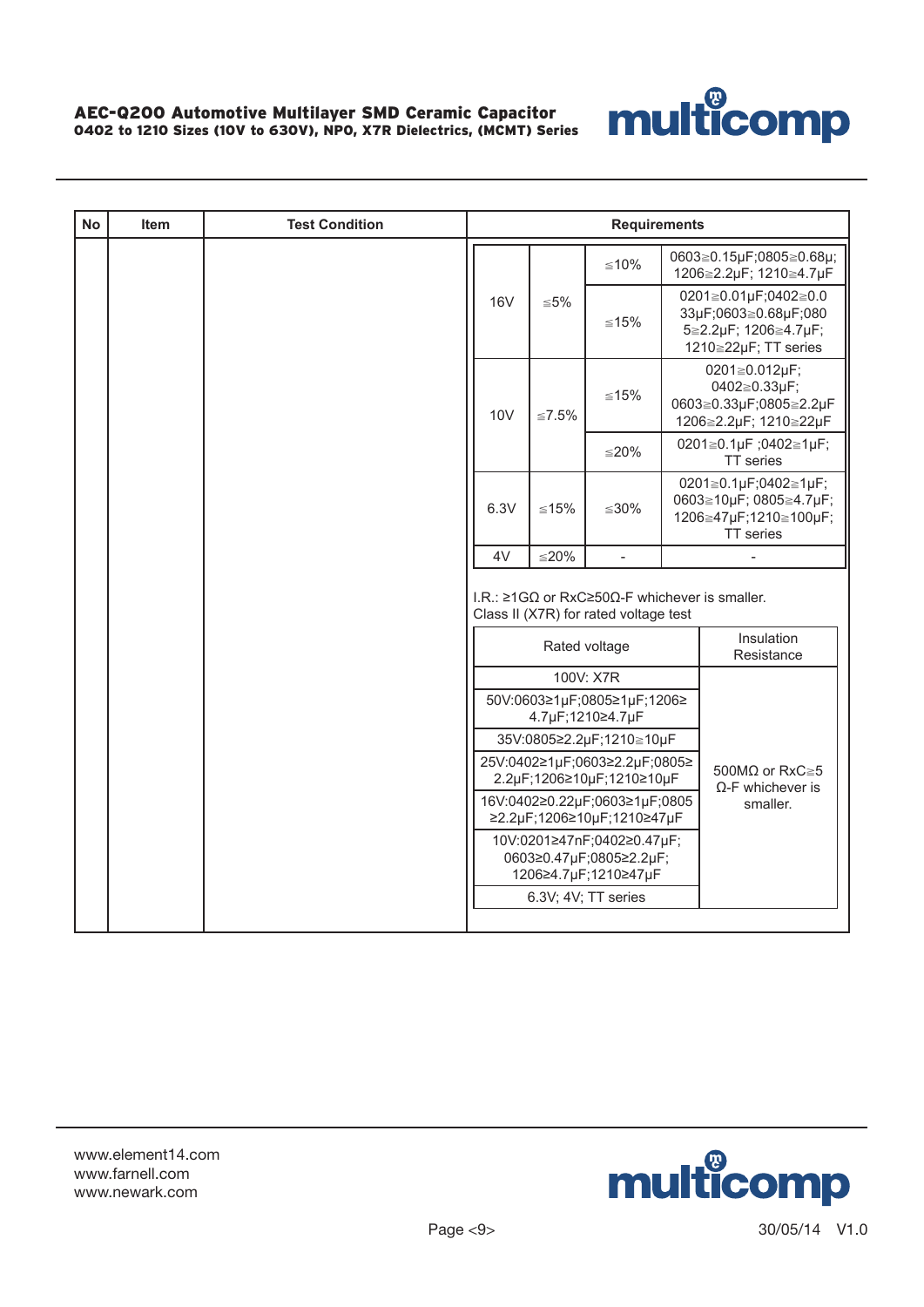

| <b>No</b>      | Item                                             | <b>Test Condition</b>                                                                                                                                                                                                                                                                                     |                                                                                                                                                                                                                                |                                                                               | <b>Requirements</b>                             |  |                                                                            |  |
|----------------|--------------------------------------------------|-----------------------------------------------------------------------------------------------------------------------------------------------------------------------------------------------------------------------------------------------------------------------------------------------------------|--------------------------------------------------------------------------------------------------------------------------------------------------------------------------------------------------------------------------------|-------------------------------------------------------------------------------|-------------------------------------------------|--|----------------------------------------------------------------------------|--|
|                |                                                  |                                                                                                                                                                                                                                                                                                           |                                                                                                                                                                                                                                |                                                                               | Class II (X7R) for 1.3~1.5V DC                  |  |                                                                            |  |
|                |                                                  |                                                                                                                                                                                                                                                                                                           |                                                                                                                                                                                                                                |                                                                               | Rated voltage                                   |  | Insulation<br>Resistance                                                   |  |
|                |                                                  |                                                                                                                                                                                                                                                                                                           |                                                                                                                                                                                                                                |                                                                               | 100V: X7R                                       |  |                                                                            |  |
|                |                                                  |                                                                                                                                                                                                                                                                                                           |                                                                                                                                                                                                                                |                                                                               | 50V:0603≥1µF;0805≥1µF;1206≥<br>4.7µF;1210≥4.7µF |  |                                                                            |  |
|                |                                                  |                                                                                                                                                                                                                                                                                                           |                                                                                                                                                                                                                                |                                                                               | 35V:0805≥2.2µF;1210≧10µF                        |  |                                                                            |  |
|                |                                                  |                                                                                                                                                                                                                                                                                                           | 25V:0402≥1µF;0603≥2.2µF;0805≥<br>2.2µF;1206≥10µF;1210≥10µF                                                                                                                                                                     |                                                                               |                                                 |  | 1GΩ or RxC ≥ 10 Ω-F                                                        |  |
|                |                                                  |                                                                                                                                                                                                                                                                                                           | 16V: 0201≧0.1uF;0402≥0.22µF;<br>0603≥1µF;0805≥2.2µF;<br>1206≥10µF;1210≥47µF                                                                                                                                                    |                                                                               |                                                 |  | whichever is smaller.                                                      |  |
|                |                                                  |                                                                                                                                                                                                                                                                                                           |                                                                                                                                                                                                                                | 10V:0201≥47nF;0402≥0.47µF;<br>0603≥0.47µF;0805≥2.2µF;<br>1206≥4.7µF;1210≥47µF |                                                 |  |                                                                            |  |
|                |                                                  |                                                                                                                                                                                                                                                                                                           |                                                                                                                                                                                                                                | 6.3V; 4V; TT series                                                           |                                                 |  |                                                                            |  |
| $\overline{7}$ | Operational<br>Life<br>MIL-STD-202<br>Method 108 | Test temp.: 125±3°C<br>To apply voltage: full rated voltage.<br>Test time: 1000+24/-0 hrs.<br>Before initial measurement (X7R only):<br>Apply rated voltage for 1 hr at 125°C.<br>Remove and let set for 24±2 hrs at room<br>temp.<br>Measurement to be made after keeping<br>at room temp. for 24±2 hrs. | No remarkable damage.<br>Cap change: NPO: within ±3.0% or ±0.3pF whichever is<br>larger<br>X7R: within ±12.5%.<br>Q/D.F. value:<br>NPO: More than 30pF, Q≥350; 10pF≤C<30pF,<br>Q≥275+2.5C<br>Less than 10pF, Q≥200+10C<br>X7R: |                                                                               |                                                 |  |                                                                            |  |
|                |                                                  |                                                                                                                                                                                                                                                                                                           | Rated<br>vol.                                                                                                                                                                                                                  | $D.F. \leq$                                                                   |                                                 |  | Exception of D.F. $\leq$                                                   |  |
|                |                                                  |                                                                                                                                                                                                                                                                                                           |                                                                                                                                                                                                                                |                                                                               | ≤6%                                             |  | 0201(50V);0603≧0.047µF;<br>0805≧0.18µF;<br>1206≧0.47µF                     |  |
|                |                                                  |                                                                                                                                                                                                                                                                                                           | $≥50V$                                                                                                                                                                                                                         | $≤3\%$                                                                        | $≤10%$                                          |  | 1210≧4.7µF                                                                 |  |
|                |                                                  |                                                                                                                                                                                                                                                                                                           |                                                                                                                                                                                                                                |                                                                               | ≤20%                                            |  | 0402≧0.1µF;0603≧1µF;<br>0805≧1µF;1206≧2.2µF;<br>1210≧10µF; TT series       |  |
|                |                                                  |                                                                                                                                                                                                                                                                                                           | 35V<br>$\leq 5\%$<br>$≤20%$                                                                                                                                                                                                    |                                                                               |                                                 |  | 0603≧1µF;0805≥2.2µF;<br>1210≧10µF                                          |  |
|                |                                                  |                                                                                                                                                                                                                                                                                                           |                                                                                                                                                                                                                                |                                                                               | $≤10%$                                          |  | 0201≧0.01µF;0805≧1µF;<br>1210≧10µF                                         |  |
|                |                                                  |                                                                                                                                                                                                                                                                                                           | <b>25V</b>                                                                                                                                                                                                                     | ≦5%                                                                           | $≤14\%$                                         |  | 0603≧0.33µF;1206≧4.7µF                                                     |  |
|                |                                                  |                                                                                                                                                                                                                                                                                                           |                                                                                                                                                                                                                                |                                                                               | ≤15%                                            |  | 0402≧0.10µF;0603≧0.47µF<br>;0805≧2.2µF;1206≧6.8µF;<br>1210≧22µF; TT series |  |

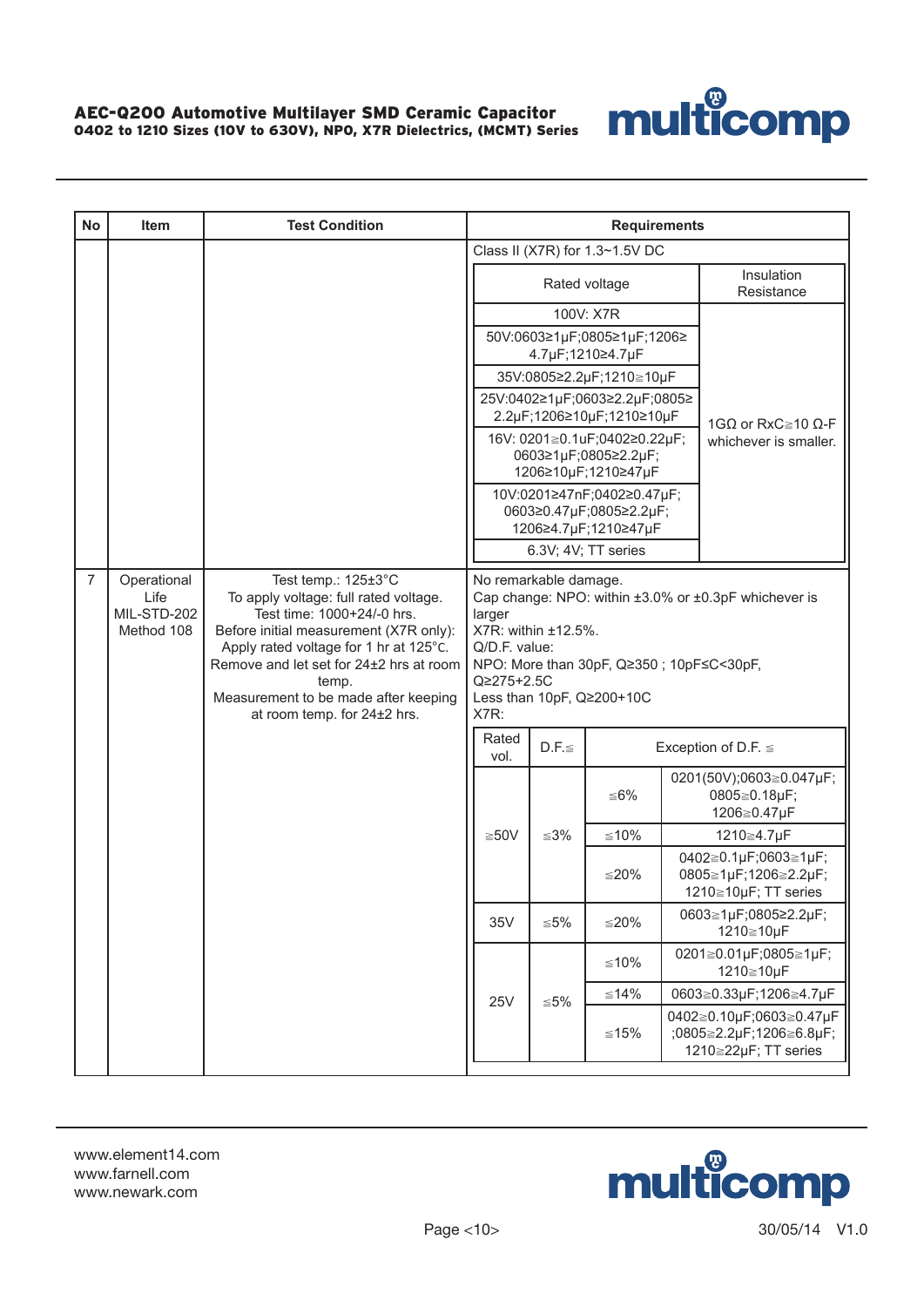

| <b>No</b> | <b>Item</b>                                      | <b>Test Condition</b> | <b>Requirements</b>                                                                              |                       |                                                                               |                                   |                                                                                              |  |
|-----------|--------------------------------------------------|-----------------------|--------------------------------------------------------------------------------------------------|-----------------------|-------------------------------------------------------------------------------|-----------------------------------|----------------------------------------------------------------------------------------------|--|
|           |                                                  |                       |                                                                                                  |                       | $≤10%$                                                                        |                                   | 0603≧0.15µF;0805≧0.68µ;<br>1206≧2.2µF; 1210≧4.7µF                                            |  |
|           |                                                  |                       | <b>16V</b>                                                                                       | ${\leq}5\%$           | ≤15%                                                                          |                                   | 0201≧0.01µF;0402≧0.0<br>33µF;0603≧0.68µF;080<br>5≧2.2µF; 1206≧4.7µF;<br>1210≧22µF; TT series |  |
|           |                                                  |                       | 10 <sub>V</sub>                                                                                  | $≤7.5\%$              | ≤15%                                                                          |                                   | 0201≧0.012µF;<br>0402≧0.33µF;<br>0603≧0.33µF;0805≧2.2µF<br>1206≧2.2µF; 1210≧22µF             |  |
|           |                                                  |                       |                                                                                                  |                       | $≤20%$                                                                        | 0201≧0.1µF;0402≧1µF;<br>TT series |                                                                                              |  |
|           |                                                  |                       | 6.3V                                                                                             | $≤15%$                | ≦ $30%$                                                                       |                                   | 0201≧0.1µF;0402≧1µF;<br>0603≧10µF; 0805≧4.7µF;<br>1206≧47µF;1210≧100µF;<br><b>TT</b> series  |  |
|           |                                                  |                       | 4V                                                                                               | $≤20%$                |                                                                               |                                   |                                                                                              |  |
|           |                                                  |                       | I.R.: $\geq 1 \text{G}\Omega$ or RxC $\geq 50 \Omega$ -F whichever is smaller.<br>Class II (X7R) |                       |                                                                               |                                   |                                                                                              |  |
|           |                                                  |                       |                                                                                                  |                       | Rated voltage                                                                 |                                   | Insulation<br>Resistance                                                                     |  |
|           |                                                  |                       |                                                                                                  |                       | 100V: X7R                                                                     |                                   |                                                                                              |  |
|           |                                                  |                       |                                                                                                  |                       | 50V:0603≥1µF;0805≥1µF;1206≥<br>4.7µF;1210≥4.7µF                               |                                   |                                                                                              |  |
|           |                                                  |                       |                                                                                                  |                       | 35V:0805≥2.2µF;1210≧10µF                                                      |                                   |                                                                                              |  |
|           |                                                  |                       |                                                                                                  |                       | 25V:0402≥1µF;0603≥2.2µF;0805≥<br>2.2µF;1206≥10µF;1210≥10µF                    |                                   | 1GΩ or RxC ≥ 10 Ω-F                                                                          |  |
|           |                                                  |                       |                                                                                                  |                       | 16V: 0201≧0.1uF;0402≥0.22µF;<br>0603≥1µF;0805≥2.2µF;<br>1206≥10µF;1210≥47µF   |                                   | whichever is smaller.                                                                        |  |
|           |                                                  |                       |                                                                                                  |                       | 10V:0201≥47nF;0402≥0.47µF;<br>0603≥0.47µF;0805≥2.2µF;<br>1206≥4.7µF;1210≥47µF |                                   |                                                                                              |  |
|           |                                                  |                       |                                                                                                  |                       | 6.3V; 4V; TT series                                                           |                                   |                                                                                              |  |
| 8         | External<br>Visual<br>MIL-STD-883<br>Method 2009 | Visual inspection     |                                                                                                  | No remarkable defect. |                                                                               |                                   |                                                                                              |  |

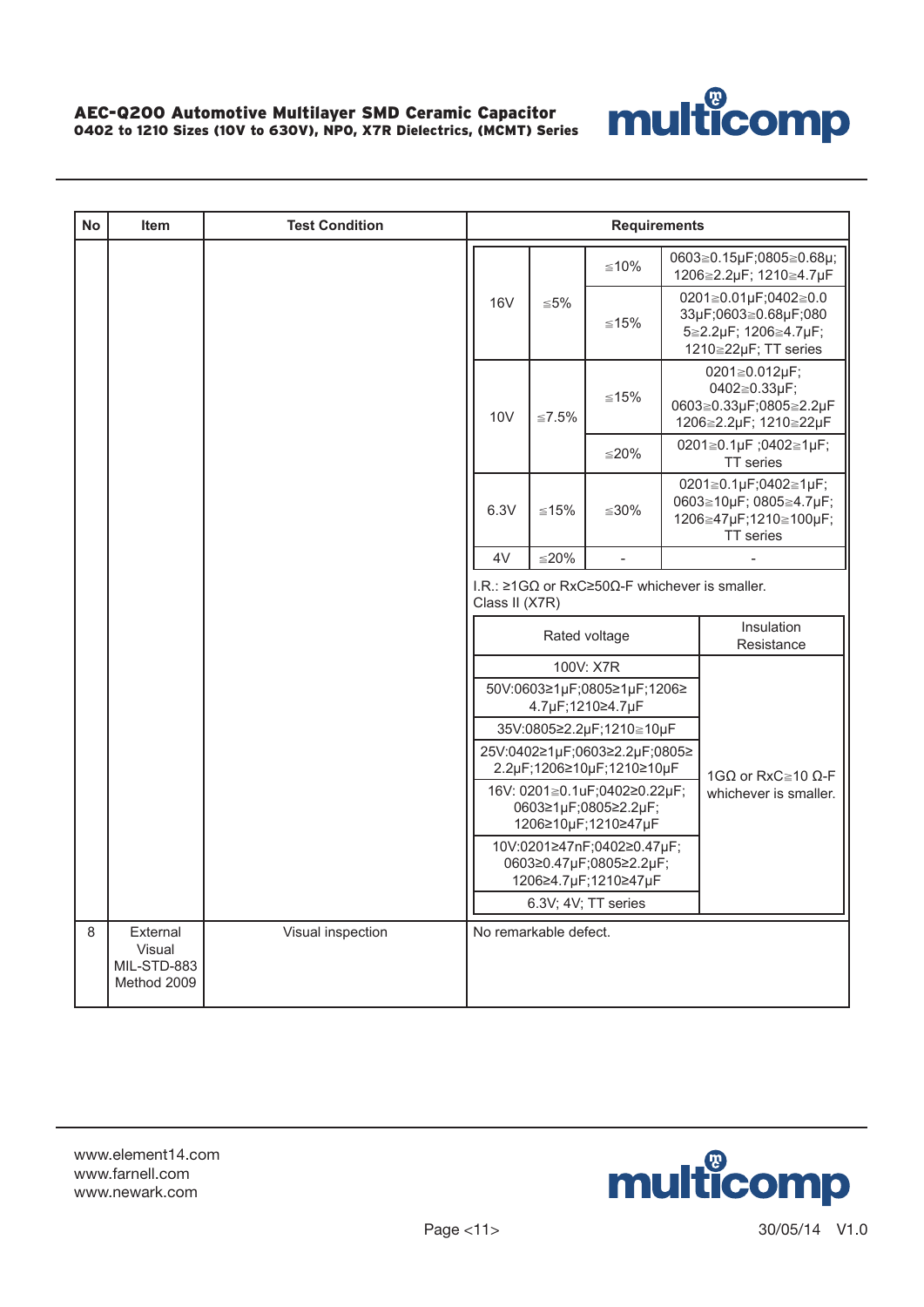

| <b>No</b> | Item                                                   | <b>Test Condition</b>                                                      | <b>Requirements</b>                                                                                                                     |             |                                 |                                                                                                   |     |                                    |
|-----------|--------------------------------------------------------|----------------------------------------------------------------------------|-----------------------------------------------------------------------------------------------------------------------------------------|-------------|---------------------------------|---------------------------------------------------------------------------------------------------|-----|------------------------------------|
| $9\,$     | Physical<br>Dimension<br>JESD22<br>Method<br>JB-100    | Using by calipers                                                          |                                                                                                                                         |             | Within the specified dimensions |                                                                                                   |     |                                    |
| 10        | Resistance<br>to Solvents<br>MIL-STD-202<br>Method 215 | Temperature: 25±5°C<br>Time: 3+0.5/-0 min.<br>Solvent: Iso-propyl alcohol. | No remarkable damage.<br>Cap.: within the specified tolerance.<br>Q/D.F. value:<br>NPO: Cap≥30pF, Q≥1000 ; Cap<30pF, Q≥400+20C.<br>X7R: |             |                                 |                                                                                                   |     |                                    |
|           |                                                        |                                                                            | Rated<br>vol.                                                                                                                           | $D.F. \leq$ |                                 | Exception of D.F. $\leq$                                                                          |     |                                    |
|           |                                                        |                                                                            |                                                                                                                                         |             | $≤3\%$                          | 0201(50V); 0603≧0.047µF;<br>0805≧0.18µF;1206≧0.47µF                                               |     |                                    |
|           |                                                        |                                                                            |                                                                                                                                         |             | ≦5%                             | 1210≧4.7µF                                                                                        |     |                                    |
|           |                                                        |                                                                            | $≥50V$                                                                                                                                  | $≤2.5%$     | $≤10%$                          | 0402≧0.1µF;0603≧1µF;<br>0805≧1µF;1206≧2.2µF;<br>1210≧10µF; TT series                              |     |                                    |
|           |                                                        |                                                                            | 35V                                                                                                                                     | $≤3.5\%$    | $≤10%$                          | 0603≧1µF;0805≥2.2µF;<br>1210≧10µF                                                                 |     |                                    |
|           |                                                        |                                                                            |                                                                                                                                         | ≤3.5%       |                                 |                                                                                                   | ≤5% | 0201≧0.01µF;0805≧1µF;<br>1210≧10µF |
|           |                                                        |                                                                            |                                                                                                                                         |             | ≦7%                             | 0603≧0.33µF; 1206≧4.7µF                                                                           |     |                                    |
|           |                                                        |                                                                            | <b>25V</b>                                                                                                                              |             | $≤10%$                          | 0402≧0.10µF;0603≧<br>0.47µF; 0805≧2.2µF;<br>1206≧6.8µF; 1210≧22µF;<br>TT series                   |     |                                    |
|           |                                                        |                                                                            | <b>16V</b>                                                                                                                              | $≤3.5\%$    | ≦5%                             | 0201≧0.01µF;0402≧0.033µ<br>$F;0603 \ge 0.15 \mu F;$<br>0805≧0.68µF;1206≧2.2µF;<br>1210≧4.7µF      |     |                                    |
|           |                                                        |                                                                            |                                                                                                                                         |             | $≤10%$                          | 0201≧0.1uF; 0402≧0.22uF;<br>0603≧0.68µF;0805≧2.2µF;<br>1206≧4.7µF; 1210≧22µF;<br><b>TT</b> series |     |                                    |
|           |                                                        |                                                                            | 10 <sub>V</sub>                                                                                                                         | ≦5%         | $≤10%$                          | 0201≧0.012µF;0402≧0.33µF<br>;0603≧0.33µF; 0805≧2.2µF;<br>1206≧2.2µF;1210≧22µF; TT<br>series       |     |                                    |
|           |                                                        |                                                                            |                                                                                                                                         |             | $≤15%$                          | 0201≧0.1µF; 0402≧1µF                                                                              |     |                                    |
|           |                                                        |                                                                            | 6.3V                                                                                                                                    | $≤10%$      | $≤15%$                          | 0201≧0.1µF;0402≧1µF;<br>0603≧10µF; 0805≧4.7µF;<br>1206≧47µF:1210≧100µF;<br>TT series              |     |                                    |
|           |                                                        |                                                                            |                                                                                                                                         |             | $≤20%$                          | 0402≧2.2µF                                                                                        |     |                                    |
|           |                                                        |                                                                            | 4V                                                                                                                                      | $\leq 15\%$ | $\overline{\phantom{a}}$        |                                                                                                   |     |                                    |

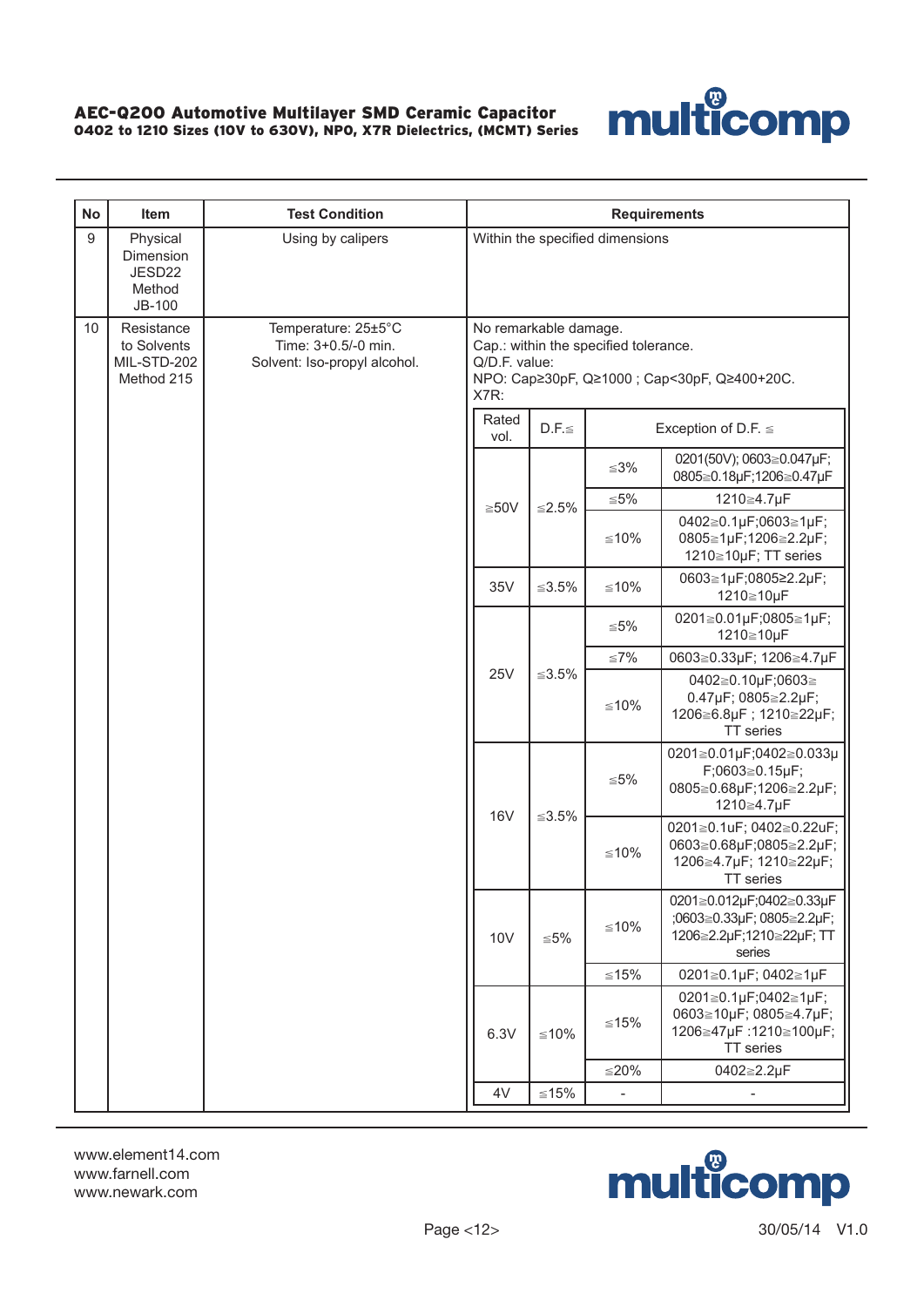

| <b>No</b> | Item                                             | <b>Test Condition</b>                                                                                                         | <b>Requirements</b>   |                                                                             |                                                 |  |                                                                                 |  |
|-----------|--------------------------------------------------|-------------------------------------------------------------------------------------------------------------------------------|-----------------------|-----------------------------------------------------------------------------|-------------------------------------------------|--|---------------------------------------------------------------------------------|--|
|           |                                                  |                                                                                                                               | Class II (X7R)        |                                                                             |                                                 |  | I.R.: $\geq$ 10GΩ or RxC $\geq$ 500Ω-F whichever is smaller.                    |  |
|           |                                                  |                                                                                                                               |                       |                                                                             | Rated voltage                                   |  | Insulation<br>Resistance                                                        |  |
|           |                                                  |                                                                                                                               |                       |                                                                             | 100V: X7R                                       |  |                                                                                 |  |
|           |                                                  |                                                                                                                               |                       |                                                                             | 50V:0603≥1µF;0805≥1µF;1206≥<br>4.7µF;1210≥4.7µF |  |                                                                                 |  |
|           |                                                  |                                                                                                                               |                       | 35V:0805≥2.2µF;1210≧10µF                                                    |                                                 |  |                                                                                 |  |
|           |                                                  |                                                                                                                               |                       | 25V:0402≥1µF;0603≥2.2µF;0805≥<br>2.2µF;1206≥10µF;1210≥10µF                  | 10GQ or RxC $\ge$ 100                           |  |                                                                                 |  |
|           |                                                  |                                                                                                                               |                       | 16V: 0201≧0.1uF;0402≥0.22µF;<br>0603≥1µF;0805≥2.2µF;<br>1206≥10µF;1210≥47µF | $\Omega$ -F whichever is<br>smaller.            |  |                                                                                 |  |
|           |                                                  |                                                                                                                               |                       | 10V:0201≥47nF;0402≥0.47µF;<br>0603≥0.47µF;0805≥2.2µF;                       |                                                 |  |                                                                                 |  |
|           |                                                  |                                                                                                                               |                       | 1206≥4.7µF;1210≥47µF<br>6.3V; 4V; TT series                                 |                                                 |  |                                                                                 |  |
| 11        | Mechanical<br>Shock<br>MIL-STD-202<br>Method 213 | Peak value: 1500g's.<br>Wave: 1/2 sine.<br>Velocity: 15.4 ft/sec<br>Three shocks in each direction should<br>be applied along | Q/D.F. value:<br>X7R: | No remarkable damage.                                                       | Cap.: within the specified tolerance.           |  | NPO: Cap≥30pF, Q≥1000 ; Cap<30pF, Q≥400+20C.                                    |  |
|           |                                                  | 3 mutually perpendicular axes of the test<br>specimen (18 shocks)                                                             | Rated<br>vol.         | $D.F. \leq$                                                                 |                                                 |  | Exception of D.F. $\leq$                                                        |  |
|           |                                                  |                                                                                                                               |                       |                                                                             | ≤3%                                             |  | 0201(50V); 0603≧0.047µF;<br>0805≧0.18µF;1206≧0.47µF                             |  |
|           |                                                  |                                                                                                                               | $≥50V$                | ≤2.5%                                                                       | ≤5%                                             |  | 1210≧4.7µF                                                                      |  |
|           |                                                  |                                                                                                                               |                       |                                                                             | ≤10%                                            |  | 0402≧0.1µF;0603≧1µF;<br>0805≧1µF;1206≧2.2µF;<br>1210≧10µF; TT series            |  |
|           |                                                  |                                                                                                                               | 35V                   | ≦3.5%                                                                       | ≤10%                                            |  | 0603≧1µF;0805≥2.2µF;<br>1210≧10µF                                               |  |
|           |                                                  |                                                                                                                               |                       |                                                                             | ≦5%                                             |  | 0201≧0.01µF;0805≧1µF;<br>1210≧10µF                                              |  |
|           |                                                  |                                                                                                                               |                       |                                                                             | ≦7%                                             |  | 0603≧0.33µF; 1206≧4.7µF                                                         |  |
|           |                                                  |                                                                                                                               |                       | <b>25V</b><br>≤3.5%                                                         |                                                 |  | 0402≧0.10µF;0603≧<br>0.47µF; 0805≧2.2µF;<br>1206≧6.8µF; 1210≧22µF;<br>TT series |  |

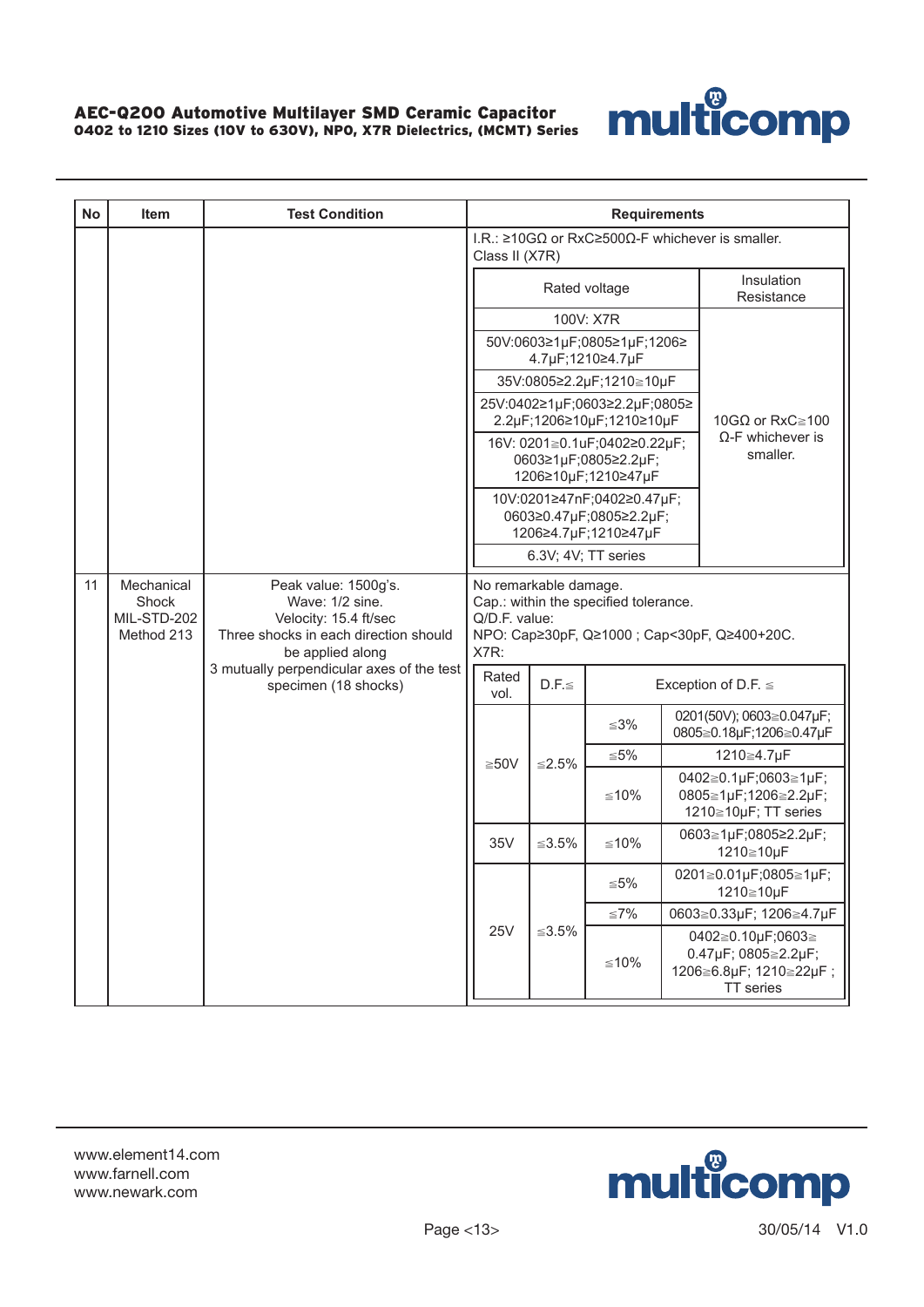

| <b>No</b> | Item | <b>Test Condition</b> | <b>Requirements</b>                                                                                                 |              |                                                                               |  |                                                                                                   |  |
|-----------|------|-----------------------|---------------------------------------------------------------------------------------------------------------------|--------------|-------------------------------------------------------------------------------|--|---------------------------------------------------------------------------------------------------|--|
|           |      |                       | <b>16V</b>                                                                                                          |              | $\leq 5\%$                                                                    |  | 0201≧0.01µF;0402≧0.033µ<br>F;0603≧0.15µF;<br>0805≧0.68µF;1206≧2.2µF;<br>1210≧4.7µF                |  |
|           |      |                       |                                                                                                                     | $\leq 3.5\%$ | $≤10%$                                                                        |  | 0201≧0.1uF; 0402≧0.22uF;<br>0603≧0.68µF;0805≧2.2µF;<br>1206≧4.7µF; 1210≧22µF;<br><b>TT</b> series |  |
|           |      |                       | 10 <sub>V</sub>                                                                                                     | $\leq 5\%$   | $≤10%$                                                                        |  | 0201≧0.012µF;0402≧0.33µF<br>;0603≧0.33µF; 0805≧2.2µF;<br>1206≧2.2µF;1210≧22µF; TT<br>series       |  |
|           |      |                       |                                                                                                                     |              | $≤15%$                                                                        |  | 0201≧0.1µF; 0402≧1µF                                                                              |  |
|           |      |                       | 6.3V                                                                                                                | $≤10%$       | ≤15%                                                                          |  | 0201≧0.1µF;0402≧1µF;<br>0603≧10µF; 0805≧4.7µF;<br>1206≧47µF:1210≧100µF;<br>TT series              |  |
|           |      |                       |                                                                                                                     |              | $≤20%$                                                                        |  | 0402≧2.2µF                                                                                        |  |
|           |      |                       | 4V                                                                                                                  | $≤15%$       |                                                                               |  |                                                                                                   |  |
|           |      |                       | Class II (X7R)                                                                                                      |              |                                                                               |  | I.R.: $\geq$ 10G $\Omega$ or RxC $\geq$ 500 $\Omega$ -F whichever is smaller.                     |  |
|           |      |                       |                                                                                                                     |              | Rated voltage                                                                 |  | Insulation<br>Resistance                                                                          |  |
|           |      |                       |                                                                                                                     |              | 100V: X7R                                                                     |  |                                                                                                   |  |
|           |      |                       |                                                                                                                     |              | 50V:0603≥1µF;0805≥1µF;1206≥<br>4.7µF;1210≥4.7µF                               |  |                                                                                                   |  |
|           |      |                       |                                                                                                                     |              | 35V:0805≥2.2µF;1210≧10µF                                                      |  |                                                                                                   |  |
|           |      |                       |                                                                                                                     |              | 25V:0402≥1µF;0603≥2.2µF;0805≥<br>2.2µF;1206≥10µF;1210≥10µF                    |  | 10GQ or RxC $\ge$ 100                                                                             |  |
|           |      |                       | $\Omega$ -F whichever is<br>16V: 0201≧0.1uF;0402≥0.22µF;<br>smaller.<br>0603≥1µF;0805≥2.2µF;<br>1206≥10µF;1210≥47µF |              |                                                                               |  |                                                                                                   |  |
|           |      |                       |                                                                                                                     |              | 10V:0201≥47nF;0402≥0.47µF;<br>0603≥0.47µF;0805≥2.2µF;<br>1206≥4.7µF;1210≥47µF |  |                                                                                                   |  |
|           |      |                       |                                                                                                                     |              | 6.3V; 4V; TT series                                                           |  |                                                                                                   |  |

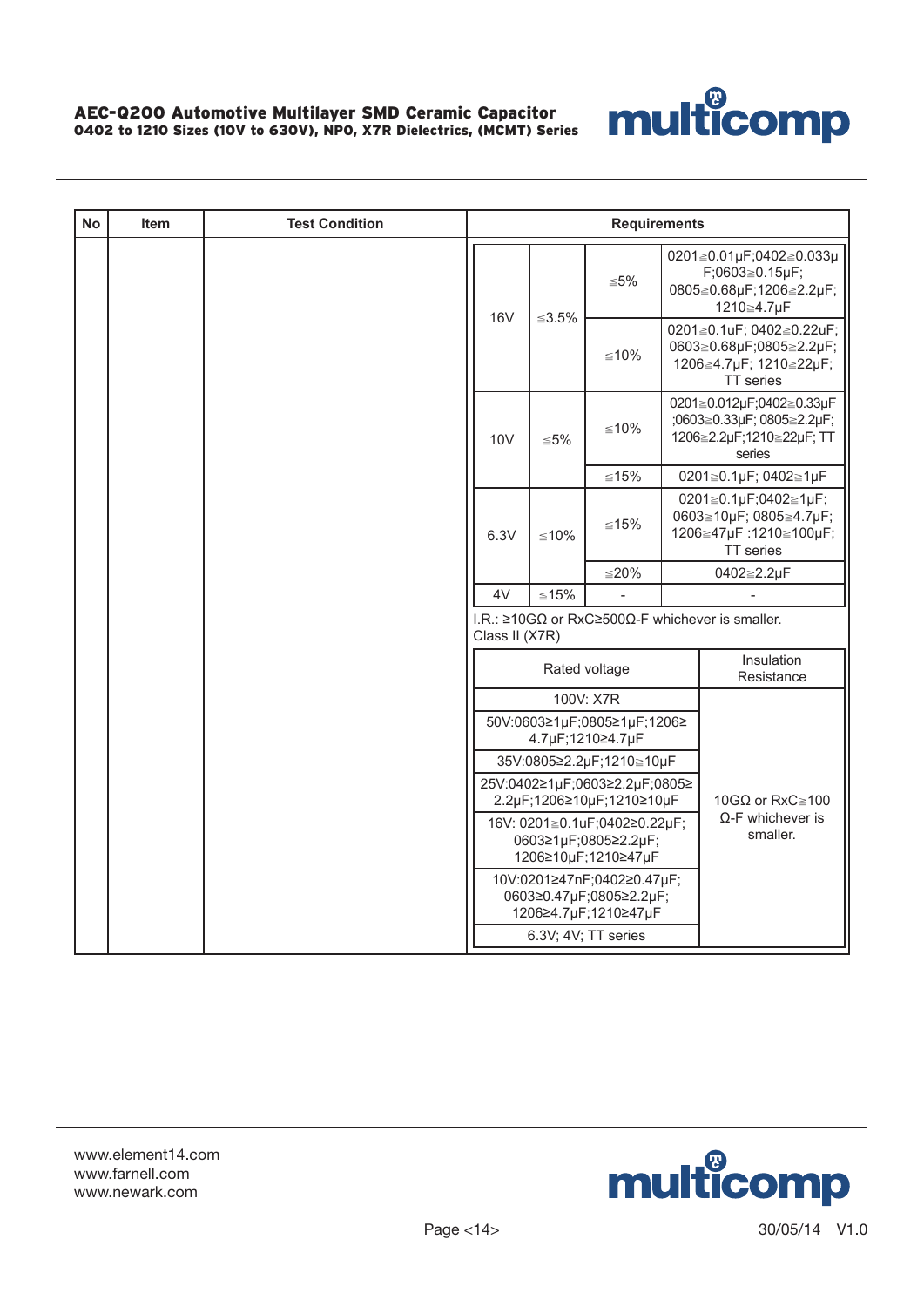

| <b>No</b> | Item                                   | <b>Test Condition</b>                                                                                                                    | <b>Requirements</b>   |                       |                                       |                                                                                                   |                                                                      |                                                                                        |
|-----------|----------------------------------------|------------------------------------------------------------------------------------------------------------------------------------------|-----------------------|-----------------------|---------------------------------------|---------------------------------------------------------------------------------------------------|----------------------------------------------------------------------|----------------------------------------------------------------------------------------|
| 12        | Vibration<br>MIL-STD-202<br>Method 204 | Vibration frequency: 10~2000 Hz/min.<br>(5q's for 20 min)<br>Total amplitude: 1.5mm<br>12 cycles each of 3 orientations<br>$(36 \times)$ | Q/D.F. value:<br>X7R: | No remarkable damage. | Cap.: within the specified tolerance. | NPO:Cap≥30pF, Q≥1,000 ; Cap<30pF, Q≥400+20C.                                                      |                                                                      |                                                                                        |
|           |                                        |                                                                                                                                          | Rated<br>vol.         | $D.F. \leq$           |                                       | Exception of D.F. $\leq$                                                                          |                                                                      |                                                                                        |
|           |                                        |                                                                                                                                          |                       |                       | ≤3%                                   | 0201(50V); 0603≧0.047µF;<br>0805≧0.18µF;1206≧0.47µF                                               |                                                                      |                                                                                        |
|           |                                        |                                                                                                                                          | $≥50V$                | $≤2.5\%$              | $\leq 5\%$                            | 1210≧4.7µF                                                                                        |                                                                      |                                                                                        |
|           |                                        |                                                                                                                                          |                       |                       |                                       | $≤10%$                                                                                            | 0402≧0.1µF;0603≧1µF;<br>0805≧1µF;1206≧2.2µF;<br>1210≧10µF; TT series |                                                                                        |
|           |                                        |                                                                                                                                          | 35V                   | $≤3.5\%$              | $≤10%$                                | 0603≧1µF;0805≥2.2µF;<br>1210≧10µF                                                                 |                                                                      |                                                                                        |
|           |                                        |                                                                                                                                          |                       |                       | ≦5%                                   | 0201≧0.01µF;0805≧1µF;<br>1210≧10µF                                                                |                                                                      |                                                                                        |
|           |                                        |                                                                                                                                          |                       |                       | ≤7%                                   | 0603≧0.33µF; 1206≧4.7µF                                                                           |                                                                      |                                                                                        |
|           |                                        |                                                                                                                                          |                       | 25V<br>≤3.5%          |                                       |                                                                                                   | $≤10%$                                                               | 0402≧0.10µF;0603≧<br>0.47µF; 0805≧2.2µF;<br>1206≧6.8µF; 1210≧22µF;<br><b>TT</b> series |
|           |                                        |                                                                                                                                          | <b>16V</b>            | $≤3.5\%$              | ≦5%                                   | 0201≧0.01µF;0402≧0.033µ<br>$F;0603 \ge 0.15 \mu F;$<br>0805≧0.68µF;1206≧2.2µF;<br>1210≧4.7µF      |                                                                      |                                                                                        |
|           |                                        |                                                                                                                                          |                       |                       | $≤10%$                                | 0201≧0.1uF; 0402≧0.22uF;<br>0603≧0.68µF;0805≧2.2µF;<br>1206≧4.7µF; 1210≧22µF;<br><b>TT</b> series |                                                                      |                                                                                        |
|           |                                        |                                                                                                                                          | <b>10V</b>            | ≦5%                   | $≤10%$                                | 0201≧0.012µF;0402≧0.33µ;<br>0603≧0.33µF; 0805≧2.2µF;<br>1206≧2.2µF;1210≧22µF; TT<br>series        |                                                                      |                                                                                        |
|           |                                        |                                                                                                                                          |                       |                       | $≤15%$                                | 0201≧0.1µF; 0402≧1µF                                                                              |                                                                      |                                                                                        |
|           |                                        |                                                                                                                                          | 6.3V                  | $≤10%$                | $≤15%$                                | 0201≧0.1µF;0402≧1µF;<br>0603≧10µF; 0805≧4.7µF;<br>1206≧47µF:1210≧100µF;<br>TT series              |                                                                      |                                                                                        |
|           |                                        |                                                                                                                                          |                       |                       | $≤20%$                                | 0402≧2.2µF                                                                                        |                                                                      |                                                                                        |
|           |                                        |                                                                                                                                          | 4V                    | $\leq 15\%$           | $\overline{\phantom{a}}$              | $\overline{\phantom{0}}$                                                                          |                                                                      |                                                                                        |

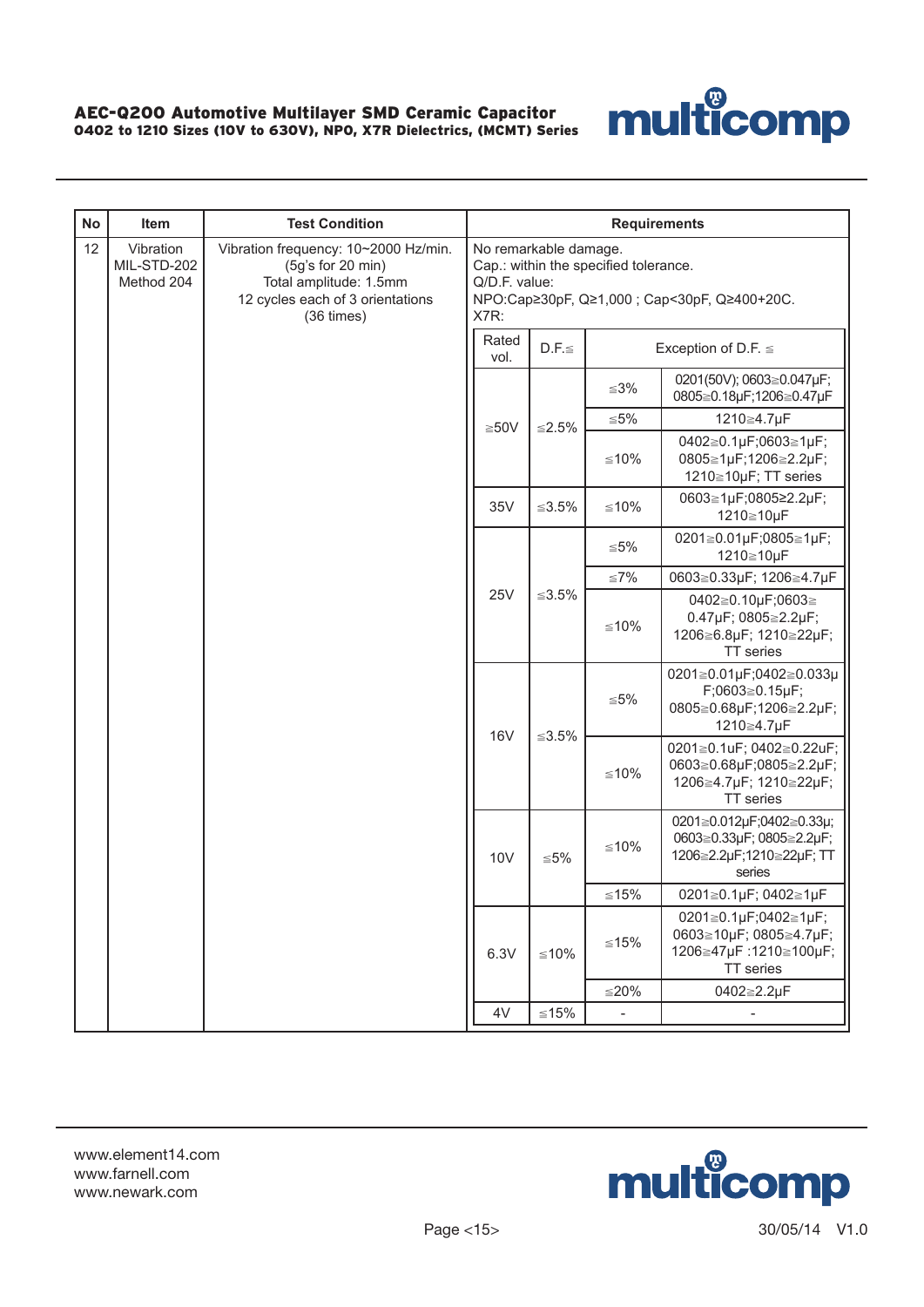

| <b>No</b> | Item                                                            | <b>Test Condition</b>                                                                                                                                                                                                                             |                                                                                                                                                                       |                            |                                            | <b>Requirements</b>                             |  |                                                                                                      |
|-----------|-----------------------------------------------------------------|---------------------------------------------------------------------------------------------------------------------------------------------------------------------------------------------------------------------------------------------------|-----------------------------------------------------------------------------------------------------------------------------------------------------------------------|----------------------------|--------------------------------------------|-------------------------------------------------|--|------------------------------------------------------------------------------------------------------|
|           |                                                                 |                                                                                                                                                                                                                                                   |                                                                                                                                                                       |                            | Class II (X7R)                             |                                                 |  | I.R.: $\geq$ 10GΩ or RxC $\geq$ 500Ω-F whichever is smaller.                                         |
|           |                                                                 |                                                                                                                                                                                                                                                   |                                                                                                                                                                       |                            |                                            | Rated voltage                                   |  | Insulation<br>Resistance                                                                             |
|           |                                                                 |                                                                                                                                                                                                                                                   |                                                                                                                                                                       |                            |                                            | 100V: X7R                                       |  |                                                                                                      |
|           |                                                                 |                                                                                                                                                                                                                                                   |                                                                                                                                                                       |                            |                                            | 50V:0603≥1µF;0805≥1µF;1206≥<br>4.7µF;1210≥4.7µF |  |                                                                                                      |
|           |                                                                 |                                                                                                                                                                                                                                                   | 35V:0805≥2.2µF;1210≧10µF<br>25V:0402≥1µF;0603≥2.2µF;0805≥<br>2.2µF;1206≥10µF;1210≥10µF<br>16V: 0201≧0.1uF;0402≥0.22µF;<br>0603≥1µF;0805≥2.2µF;<br>1206≥10µF;1210≥47µF |                            |                                            |                                                 |  |                                                                                                      |
|           |                                                                 |                                                                                                                                                                                                                                                   |                                                                                                                                                                       |                            |                                            |                                                 |  | 10GΩ or RxC≧100                                                                                      |
|           |                                                                 |                                                                                                                                                                                                                                                   |                                                                                                                                                                       |                            |                                            |                                                 |  | $\Omega$ -F whichever is<br>smaller.                                                                 |
|           |                                                                 |                                                                                                                                                                                                                                                   | 10V:0201≥47nF;0402≥0.47µF;<br>0603≥0.47µF;0805≥2.2µF;<br>1206≥4.7µF;1210≥47µF                                                                                         |                            |                                            |                                                 |  |                                                                                                      |
|           |                                                                 |                                                                                                                                                                                                                                                   |                                                                                                                                                                       |                            | 6.3V; 4V; TT series                        |                                                 |  |                                                                                                      |
| 13        | Resistance<br>to Soldering<br>Heat<br>MIL-STD-202<br>Method 210 | Solder temperature: 270±5°C<br>Dipping time: 10±1 sec<br>Before initial measurement (X7R only):<br>Perform 150+0/-10°C for 1 hr and then<br>set for 24±2 hrs at room temp.<br>Measurement to be made after keeping<br>at room temp. for 24±2 hrs. | larger<br>Q/D.F. value:<br>X7R:                                                                                                                                       |                            | No remarkable damage.<br>X7R: within ±7.5% |                                                 |  | Cap change: NPO: within ±2.5% or 0.25pF whichever is<br>NPO: Cap≥30pF, Q≥1000 ; Cap<30pF, Q≥400+20C. |
|           |                                                                 |                                                                                                                                                                                                                                                   | Rated<br>vol.                                                                                                                                                         |                            | $D.F. \leq$                                |                                                 |  | Exception of D.F. $\leq$                                                                             |
|           |                                                                 |                                                                                                                                                                                                                                                   |                                                                                                                                                                       |                            |                                            | $≤3%$                                           |  | 0201(50V); 0603≧0.047µF;<br>0805≧0.18µF;1206≧0.47µF                                                  |
|           |                                                                 |                                                                                                                                                                                                                                                   | $≥50V$                                                                                                                                                                |                            | ≤2.5%                                      | ≦5%                                             |  | 1210≧4.7µF                                                                                           |
|           |                                                                 |                                                                                                                                                                                                                                                   |                                                                                                                                                                       |                            |                                            | $≤10%$                                          |  | 0402≧0.1µF;0603≧1µF;<br>0805≧1µF;1206≧2.2µF;<br>1210≧10µF; TT series                                 |
|           |                                                                 |                                                                                                                                                                                                                                                   | 35V                                                                                                                                                                   |                            | $≤3.5\%$                                   | $≤10%$                                          |  | 0603≧1µF;0805≥2.2µF;<br>1210≧10µF                                                                    |
|           |                                                                 |                                                                                                                                                                                                                                                   |                                                                                                                                                                       |                            |                                            | ≦5%                                             |  | 0201≧0.01µF;0805≧1µF;<br>1210≧10µF                                                                   |
|           |                                                                 |                                                                                                                                                                                                                                                   |                                                                                                                                                                       |                            |                                            | $≤7\%$                                          |  | 0603≧0.33µF; 1206≧4.7µF                                                                              |
|           |                                                                 |                                                                                                                                                                                                                                                   |                                                                                                                                                                       | <b>25V</b><br>$\leq 3.5\%$ |                                            | $≤10%$                                          |  | 0402≧0.10µF;0603≧<br>0.47µF; 0805≥2.2µF;<br>1206≧6.8µF; 1210≧22µF;<br>TT series                      |

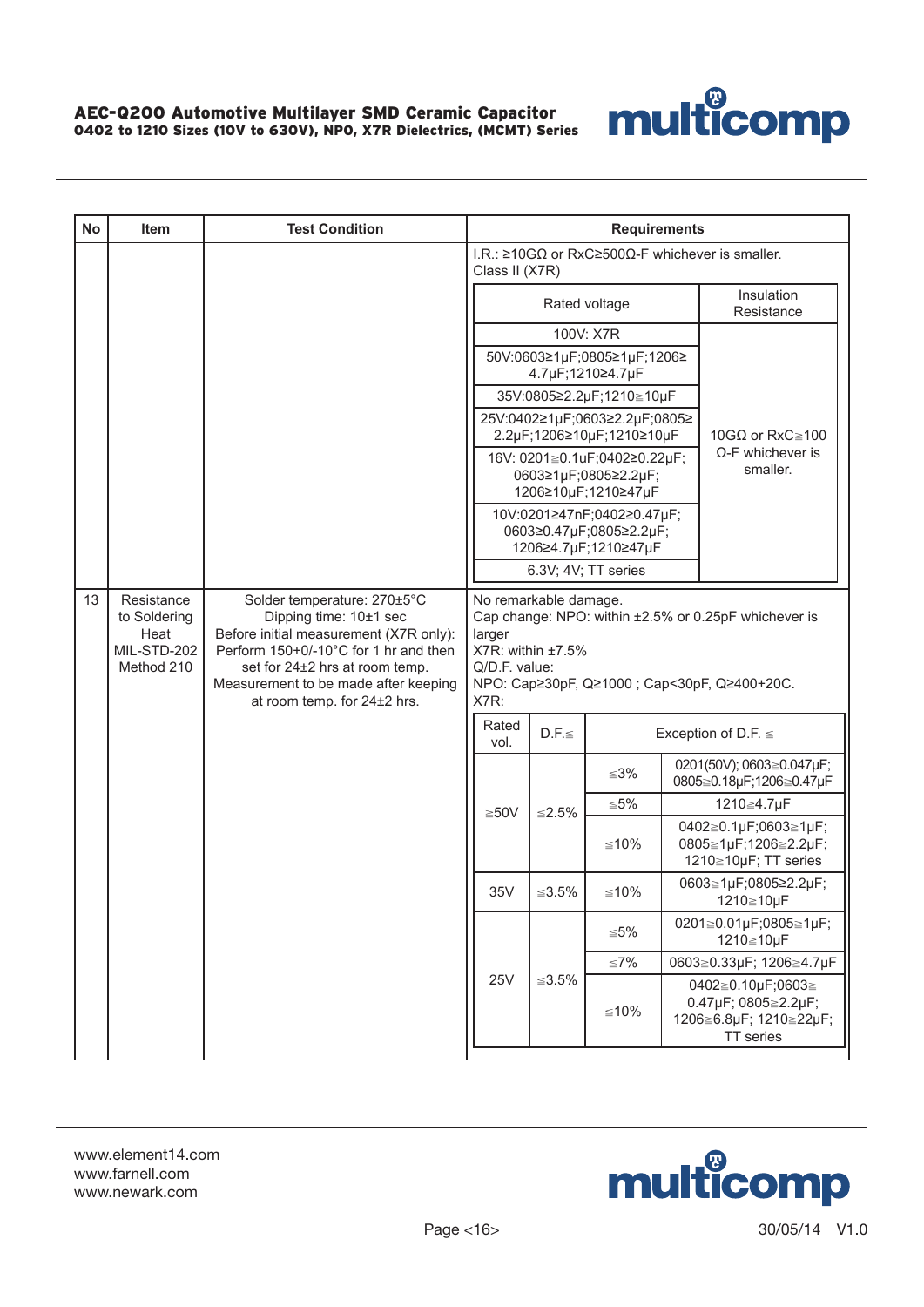

| <b>No</b> | <b>Item</b> | <b>Test Condition</b> | <b>Requirements</b>                                                                                                 |                        |                                                                               |  |                                                                                                   |  |  |
|-----------|-------------|-----------------------|---------------------------------------------------------------------------------------------------------------------|------------------------|-------------------------------------------------------------------------------|--|---------------------------------------------------------------------------------------------------|--|--|
|           |             |                       |                                                                                                                     |                        | $\leq 5\%$                                                                    |  | 0201≧0.01µF;0402≧0.033µ<br>F;0603≧0.15µF;<br>0805≧0.68µF;1206≧2.2µF;<br>1210≧4.7µF                |  |  |
|           |             |                       | <b>16V</b>                                                                                                          | ≤3.5%                  | $≤10%$                                                                        |  | 0201≧0.1uF; 0402≧0.22uF;<br>0603≧0.68µF;0805≧2.2µF;<br>1206≧4.7µF; 1210≧22µF;<br><b>TT</b> series |  |  |
|           |             |                       | 10 <sub>V</sub>                                                                                                     | $\leq 5\%$             | $≤10%$                                                                        |  | 0201≧0.012µF;0402≧0.33µ;<br>0603≥0.33µF; 0805≥2.2µF;<br>1206≧2.2µF;1210≧22µF; TT<br>series        |  |  |
|           |             |                       |                                                                                                                     |                        | $≤15%$                                                                        |  | 0201≧0.1µF; 0402≧1µF                                                                              |  |  |
|           |             |                       | 6.3V                                                                                                                | $≤10%$                 | ≤15%                                                                          |  | 0201≧0.1µF;0402≧1µF;<br>0603≧10µF; 0805≧4.7µF;<br>1206≧47µF:1210≧100µF;<br>TT series              |  |  |
|           |             |                       |                                                                                                                     |                        | $≤20%$                                                                        |  | 0402≧2.2µF                                                                                        |  |  |
|           |             |                       | 4V                                                                                                                  | $≤15%$                 |                                                                               |  |                                                                                                   |  |  |
|           |             |                       | Class II (X7R)                                                                                                      |                        |                                                                               |  | I.R.: $\geq 10 \text{G}\Omega$ or RxC $\geq 500 \Omega$ -F whichever is smaller.                  |  |  |
|           |             |                       |                                                                                                                     |                        | Rated voltage                                                                 |  | Insulation<br>Resistance                                                                          |  |  |
|           |             |                       |                                                                                                                     |                        | 100V: X7R                                                                     |  |                                                                                                   |  |  |
|           |             |                       |                                                                                                                     |                        | 50V:0603≥1µF;0805≥1µF;1206≥<br>4.7µF;1210≥4.7µF                               |  |                                                                                                   |  |  |
|           |             |                       |                                                                                                                     |                        | 35V:0805≥2.2µF;1210≧10µF                                                      |  |                                                                                                   |  |  |
|           |             |                       | 25V:0402≥1µF;0603≥2.2µF;0805≥<br>2.2µF;1206≥10µF;1210≥10µF                                                          | 10GΩ or RxC $\geq$ 100 |                                                                               |  |                                                                                                   |  |  |
|           |             |                       | $\Omega$ -F whichever is<br>16V: 0201≧0.1uF;0402≥0.22µF;<br>smaller.<br>0603≥1µF;0805≥2.2µF;<br>1206≥10µF;1210≥47µF |                        |                                                                               |  |                                                                                                   |  |  |
|           |             |                       |                                                                                                                     |                        | 10V:0201≥47nF;0402≥0.47µF;<br>0603≥0.47µF;0805≥2.2µF;<br>1206≥4.7µF;1210≥47µF |  |                                                                                                   |  |  |
|           |             |                       |                                                                                                                     |                        | 6.3V; 4V; TT series                                                           |  |                                                                                                   |  |  |

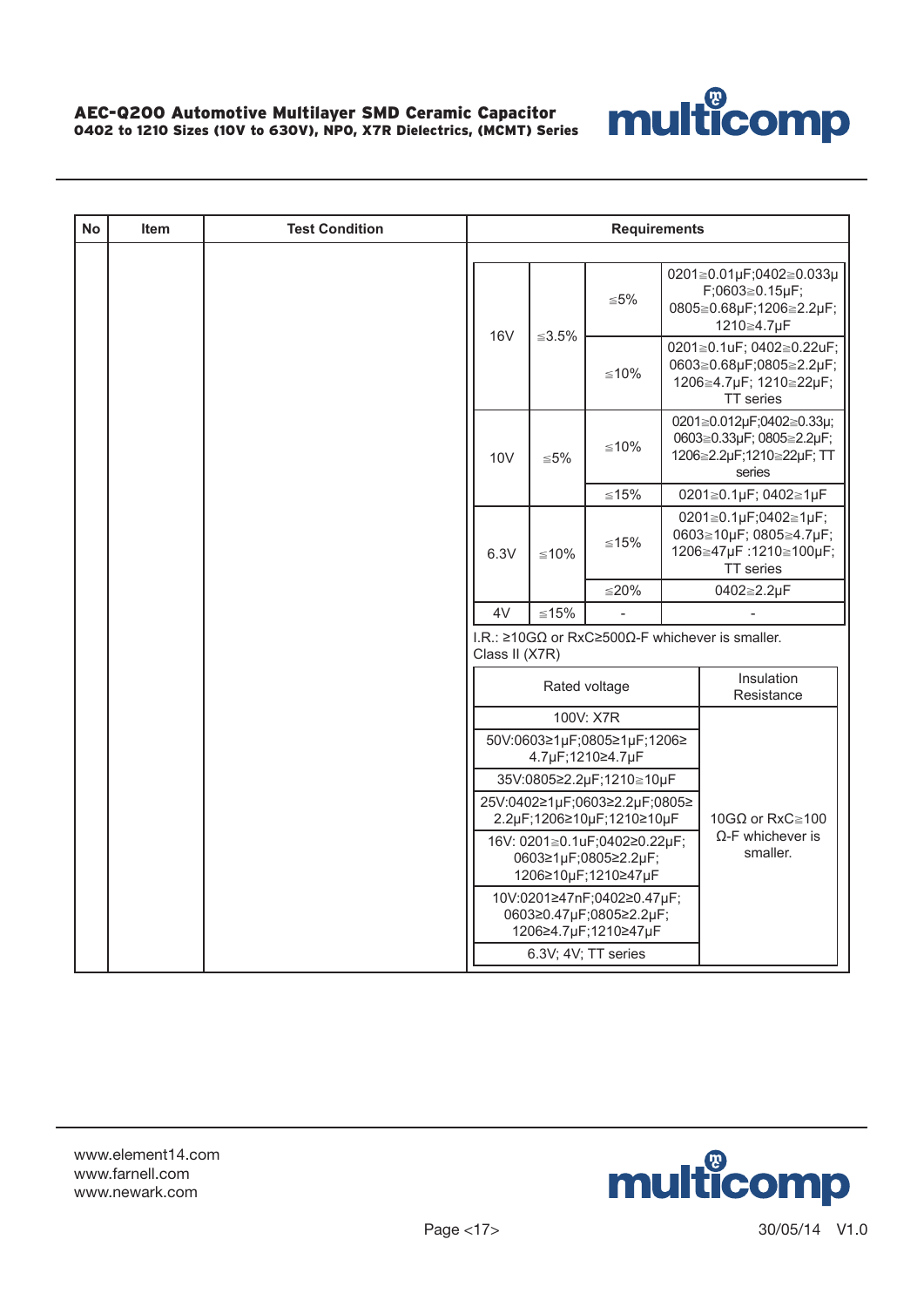

| <b>No</b> | Item                                          | <b>Test Condition</b>                                                                                                                                                                        |                                                                                                                                                                                        |                          | <b>Requirements</b> |                                                                                      |        |                                                                                              |
|-----------|-----------------------------------------------|----------------------------------------------------------------------------------------------------------------------------------------------------------------------------------------------|----------------------------------------------------------------------------------------------------------------------------------------------------------------------------------------|--------------------------|---------------------|--------------------------------------------------------------------------------------|--------|----------------------------------------------------------------------------------------------|
| 14        | Thermal<br>Shock<br>MIL-STD-202<br>Method 107 | Conduct 300 cycles according to the<br>temperatures and time.<br>Step<br>Temp. (°C)<br>Time (min.)<br>$-55^{\circ}$ C +0/-3<br>15±3<br>1<br>$\overline{2}$<br>$+125^{\circ}$ C +3/-0<br>15±3 | No remarkable damage.<br>Cap change:NPO: within ±2.5% or 0.25pF whichever is<br>larger<br>X7R: within ±10.0%<br>Q/D.F. value:<br>NPO: Cap≥30pF, Q≥1,000 ; Cap<30pF, Q≥400+20C.<br>X7R: |                          |                     |                                                                                      |        |                                                                                              |
|           |                                               | Max. transfer time: 20 sec.<br>Before initial measurement (X7R only):<br>Perform 150+0/-10°C for 1 hr and then                                                                               | Rated<br>vol.                                                                                                                                                                          | $D.F. \leq$              |                     | Exception of D.F. $\leq$                                                             |        |                                                                                              |
|           |                                               | set for 24±2 hrs at room temp.<br>Measurement to be made after keeping<br>at room temp. for 24±2 hrs.                                                                                        |                                                                                                                                                                                        |                          | ≦6%                 | 0201(50V);0603≧0.047µF;<br>0805≧0.18µF;<br>1206≧0.47µF                               |        |                                                                                              |
|           |                                               |                                                                                                                                                                                              | $≥50V$                                                                                                                                                                                 | $≤3%$                    | $≤10%$              | 1210≧4.7µF                                                                           |        |                                                                                              |
|           |                                               |                                                                                                                                                                                              |                                                                                                                                                                                        |                          | $≤20%$              | 0402≧0.1µF;0603≧1µF;<br>0805≧1µF;1206≧2.2µF;<br>1210≧10µF; TT series                 |        |                                                                                              |
|           |                                               |                                                                                                                                                                                              | 35V                                                                                                                                                                                    | $\leq 5\%$               | $≤20%$              | 0603≧1µF;0805≥2.2µF;<br>1210≧10µF                                                    |        |                                                                                              |
|           |                                               |                                                                                                                                                                                              |                                                                                                                                                                                        | $≤10%$                   |                     | 0201≧0.01µF;0805≧1µF;<br>1210≧10µF                                                   |        |                                                                                              |
|           |                                               |                                                                                                                                                                                              | <b>25V</b><br>$\leq 5\%$                                                                                                                                                               |                          | $≤14%$              | 0603≧0.33µF;1206≧4.7µF                                                               |        |                                                                                              |
|           |                                               |                                                                                                                                                                                              |                                                                                                                                                                                        |                          | $≤15%$              | 0402≧0.10µF;0603≧0.47µF<br>;0805≧2.2µF;1206≧6.8µF;<br>1210≧22µF; TT series           |        |                                                                                              |
|           |                                               |                                                                                                                                                                                              |                                                                                                                                                                                        | <b>16V</b><br>$\leq 5\%$ | $≤10%$              | 0603≧0.15µF;0805≧0.68µF<br>;1206≧2.2µF; 1210≧4.7µF                                   |        |                                                                                              |
|           |                                               |                                                                                                                                                                                              |                                                                                                                                                                                        |                          |                     |                                                                                      | $≤15%$ | 0201≧0.01µF;0402≧0.0<br>33µF;0603≧0.68µF;080<br>5≧2.2µF; 1206≧4.7µF;<br>1210≧22µF; TT series |
|           |                                               |                                                                                                                                                                                              | <b>10V</b>                                                                                                                                                                             | $\leq 7.5\%$             | $≤15%$              | 0201≧0.012µF;<br>0402≧0.33µF;<br>0603≧0.33µF;0805≧2.2µF<br>1206≧2.2µF; 1210≧22µF     |        |                                                                                              |
|           |                                               |                                                                                                                                                                                              |                                                                                                                                                                                        |                          | $≤20%$              | 0201≧0.1µF;0402≧1µF;<br>TT series                                                    |        |                                                                                              |
|           |                                               |                                                                                                                                                                                              | 6.3V                                                                                                                                                                                   | $≤15%$                   | $≤30\%$             | 0201≧0.1µF;0402≧1µF;<br>0603≧10µF; 0805≧4.7µF;<br>1206≧47µF;1210≧100µF;<br>TT series |        |                                                                                              |
|           |                                               |                                                                                                                                                                                              | 4V                                                                                                                                                                                     | $≤20%$                   | $\blacksquare$      | $\overline{\phantom{0}}$                                                             |        |                                                                                              |

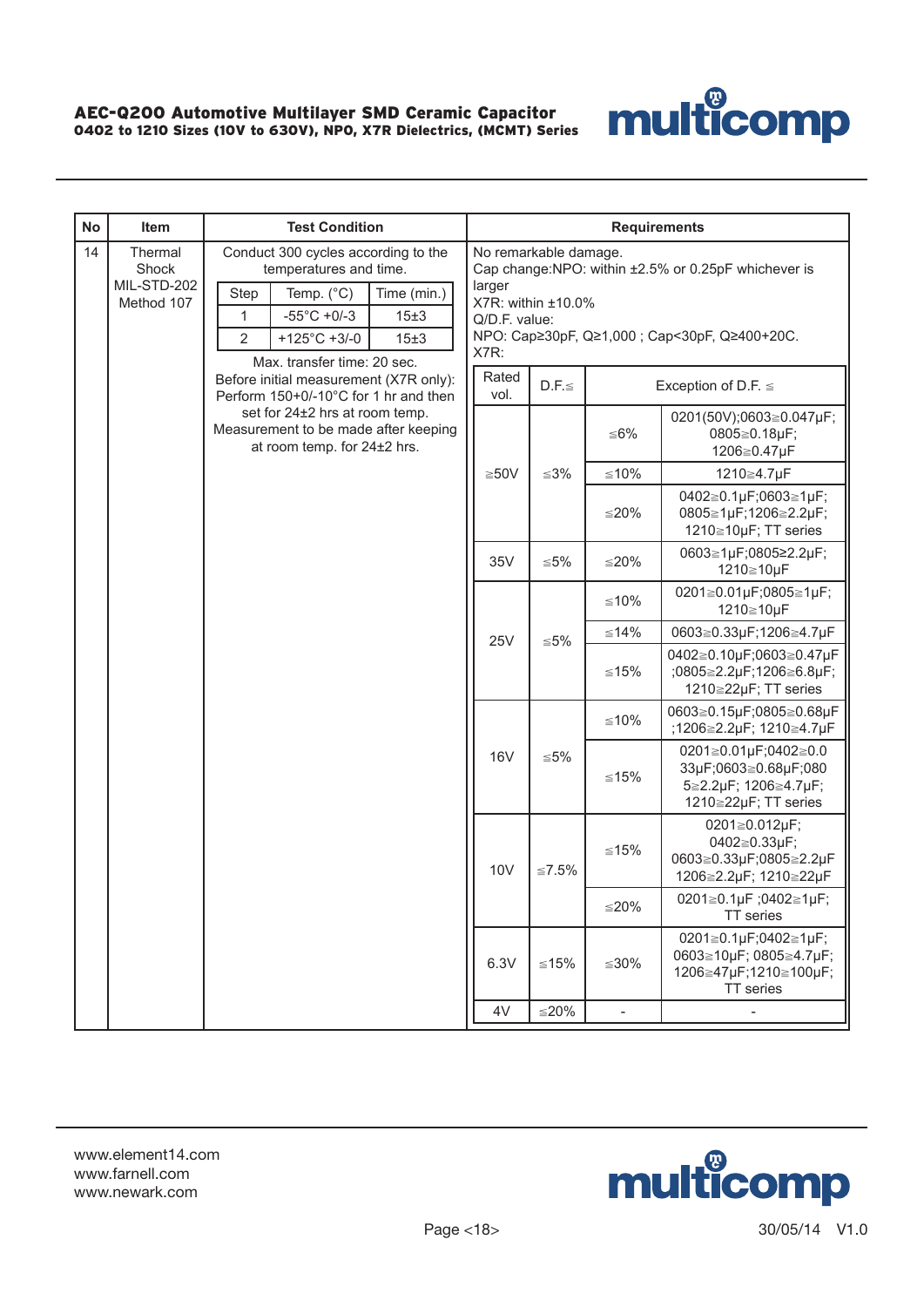

| <b>No</b> | <b>Item</b>                    | <b>Test Condition</b> |                                                                                                                                  |                                             | <b>Requirements</b>                             |                                                                                        |                                                                                  |
|-----------|--------------------------------|-----------------------|----------------------------------------------------------------------------------------------------------------------------------|---------------------------------------------|-------------------------------------------------|----------------------------------------------------------------------------------------|----------------------------------------------------------------------------------|
|           |                                |                       | Class II (X7R)                                                                                                                   |                                             |                                                 |                                                                                        | I.R.: $\geq 10 \text{G}\Omega$ or RxC $\geq 500 \Omega$ -F whichever is smaller. |
|           |                                |                       |                                                                                                                                  |                                             | Rated voltage                                   |                                                                                        | Insulation<br>Resistance                                                         |
|           |                                |                       |                                                                                                                                  |                                             | 100V: X7R                                       |                                                                                        |                                                                                  |
|           |                                |                       |                                                                                                                                  |                                             | 50V:0603≥1µF;0805≥1µF;1206≥<br>4.7µF;1210≥4.7µF |                                                                                        |                                                                                  |
|           |                                |                       |                                                                                                                                  | 35V:0805≥2.2µF;1210≧10µF                    |                                                 |                                                                                        |                                                                                  |
|           |                                |                       |                                                                                                                                  | 25V:0402≥1µF;0603≥2.2µF;0805≥               |                                                 |                                                                                        |                                                                                  |
|           |                                |                       | 2.2µF;1206≥10µF;1210≥10µF<br>16V: 0201≧0.1uF;0402≥0.22µF;                                                                        |                                             |                                                 |                                                                                        | 1GQ or RxC $\geq$ 10<br>$\Omega$ -F whichever is                                 |
|           |                                |                       |                                                                                                                                  | 0603≥1µF;0805≥2.2µF;<br>1206≥10µF;1210≥47µF | smaller.                                        |                                                                                        |                                                                                  |
|           |                                |                       | 10V:0201≥47nF;0402≥0.47µF;                                                                                                       |                                             |                                                 |                                                                                        |                                                                                  |
|           |                                |                       | 0603≥0.47µF;0805≥2.2µF;                                                                                                          |                                             |                                                 |                                                                                        |                                                                                  |
|           |                                |                       |                                                                                                                                  | 1206≥4.7µF;1210≥47µF<br>6.3V; 4V; TT series |                                                 |                                                                                        |                                                                                  |
| 15        | <b>ESD</b><br>AEC-<br>Q200-002 | Per AEC-Q200-002      | No remarkable damage.<br>Cap.: within the specified tolerance.<br>Q/D.F. value:<br>NPO: Cap≥30pF, Q≥1,000 ; Cap<30pF, Q≥400+20C. |                                             |                                                 |                                                                                        |                                                                                  |
|           |                                |                       | X7R:<br>Rated<br>vol.                                                                                                            | $D.F. \leq$                                 |                                                 |                                                                                        | Exception of D.F. $\leq$                                                         |
|           |                                |                       |                                                                                                                                  |                                             | ≦3%                                             |                                                                                        | 0201(50V); 0603≧0.047µF;<br>0805≧0.18µF;1206≧0.47µF                              |
|           |                                |                       | $≥50V$                                                                                                                           | ≤2.5%                                       | ≦5%                                             |                                                                                        | 1210≧4.7µF                                                                       |
|           |                                |                       |                                                                                                                                  |                                             | ≤10%                                            |                                                                                        | 0402≧0.1µF;0603≧1µF;<br>0805≧1µF;1206≧2.2µF;<br>1210≧10µF; TT series             |
|           |                                |                       | 35V                                                                                                                              | ≤3.5%                                       | ≤10%                                            |                                                                                        | 0603≧1µF;0805≥2.2µF;<br>1210≧10µF                                                |
|           |                                |                       |                                                                                                                                  |                                             | ≦5%                                             |                                                                                        | 0201≧0.01µF;0805≧1µF;<br>1210≧10µF                                               |
|           |                                |                       | ≦7%                                                                                                                              |                                             | 0603≧0.33µF; 1206≧4.7µF                         |                                                                                        |                                                                                  |
|           |                                | <b>25V</b><br>≤3.5%   |                                                                                                                                  | ≤10%                                        |                                                 | 0402≧0.10µF;0603≧<br>0.47µF; 0805≥2.2µF;<br>1206≧6.8µF; 1210≧22µF;<br><b>TT</b> series |                                                                                  |

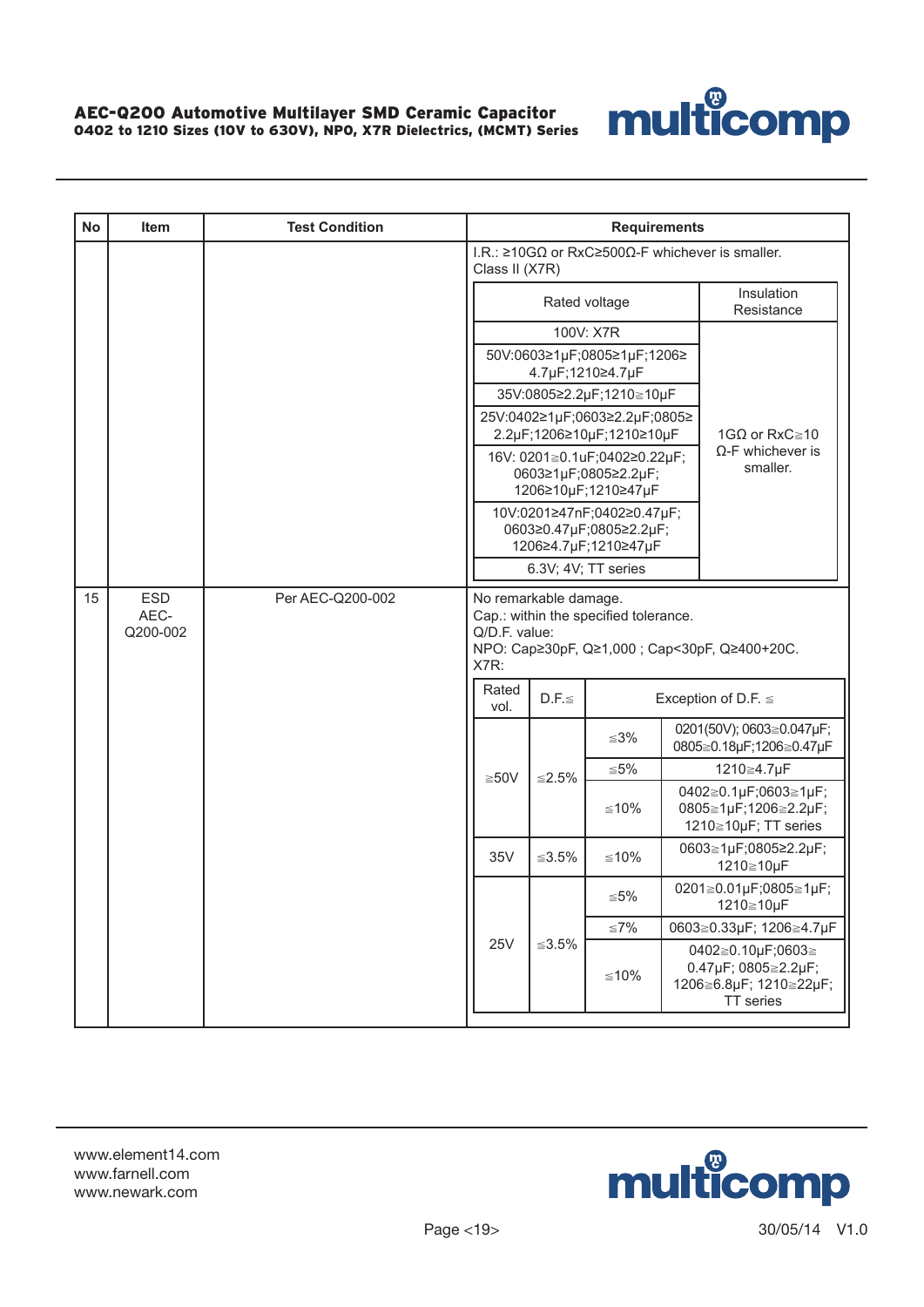

| <b>No</b> | <b>Item</b> | <b>Test Condition</b> | <b>Requirements</b>                                                                                                 |            |                                                                               |  |                                                                                            |  |  |
|-----------|-------------|-----------------------|---------------------------------------------------------------------------------------------------------------------|------------|-------------------------------------------------------------------------------|--|--------------------------------------------------------------------------------------------|--|--|
|           |             |                       | <b>16V</b>                                                                                                          | ≤3.5%      | $≤ 5\%$                                                                       |  | 0201≧0.01µF;0402≧0.033µ<br>F;0603≧0.15µF;<br>0805≧0.68µF;1206≧2.2µF;<br>1210≧4.7µF         |  |  |
|           |             |                       |                                                                                                                     |            | $≤10%$                                                                        |  | 0201≧0.1uF; 0402≧0.22uF;<br>0603≧0.68µF;0805≧2.2µF;<br>1206≧4.7µF; 1210≧22µF;<br>TT series |  |  |
|           |             |                       | 10 <sub>V</sub>                                                                                                     | $\leq 5\%$ | $≤10%$                                                                        |  | 0201≧0.012µF;0402≧0.33µ;<br>0603≧0.33µF; 0805≧2.2µF;<br>1206≧2.2µF;1210≧22µF; TT<br>series |  |  |
|           |             |                       |                                                                                                                     |            | $≤15%$                                                                        |  | 0201≧0.1µF; 0402≧1µF                                                                       |  |  |
|           |             |                       | 6.3V                                                                                                                | ≤10%       | $≤15%$                                                                        |  | 0201≧0.1µF;0402≧1µF;<br>0603≧10µF; 0805≧4.7µF;<br>1206≧47µF:1210≧100µF;<br>TT series       |  |  |
|           |             |                       |                                                                                                                     |            | $≤20%$                                                                        |  | 0402≧2.2µF                                                                                 |  |  |
|           |             |                       | 4V                                                                                                                  | $≤15%$     |                                                                               |  |                                                                                            |  |  |
|           |             |                       | Class II (X7R)                                                                                                      |            |                                                                               |  | * I.R.: $\geq$ 10GΩ or RxC $\geq$ 500Ω-F whichever is smaller.                             |  |  |
|           |             |                       |                                                                                                                     |            | Rated voltage                                                                 |  | Insulation<br>Resistance                                                                   |  |  |
|           |             |                       |                                                                                                                     |            | 100V: X7R                                                                     |  |                                                                                            |  |  |
|           |             |                       |                                                                                                                     |            | 50V:0603≥1µF;0805≥1µF;1206≥<br>4.7µF;1210≥4.7µF                               |  |                                                                                            |  |  |
|           |             |                       |                                                                                                                     |            | 35V:0805≥2.2µF;1210≧10µF                                                      |  |                                                                                            |  |  |
|           |             |                       |                                                                                                                     |            | 25V:0402≥1µF;0603≥2.2µF;0805≥<br>2.2µF;1206≥10µF;1210≥10µF                    |  | 10GQ or RxC $\ge$ 100                                                                      |  |  |
|           |             |                       | $\Omega$ -F whichever is<br>16V: 0201≧0.1uF;0402≥0.22µF;<br>smaller.<br>0603≥1µF;0805≥2.2µF;<br>1206≥10µF;1210≥47µF |            |                                                                               |  |                                                                                            |  |  |
|           |             |                       |                                                                                                                     |            | 10V:0201≥47nF;0402≥0.47µF;<br>0603≥0.47µF;0805≥2.2µF;<br>1206≥4.7µF;1210≥47µF |  |                                                                                            |  |  |
|           |             |                       |                                                                                                                     |            | 6.3V; 4V; TT series                                                           |  |                                                                                            |  |  |

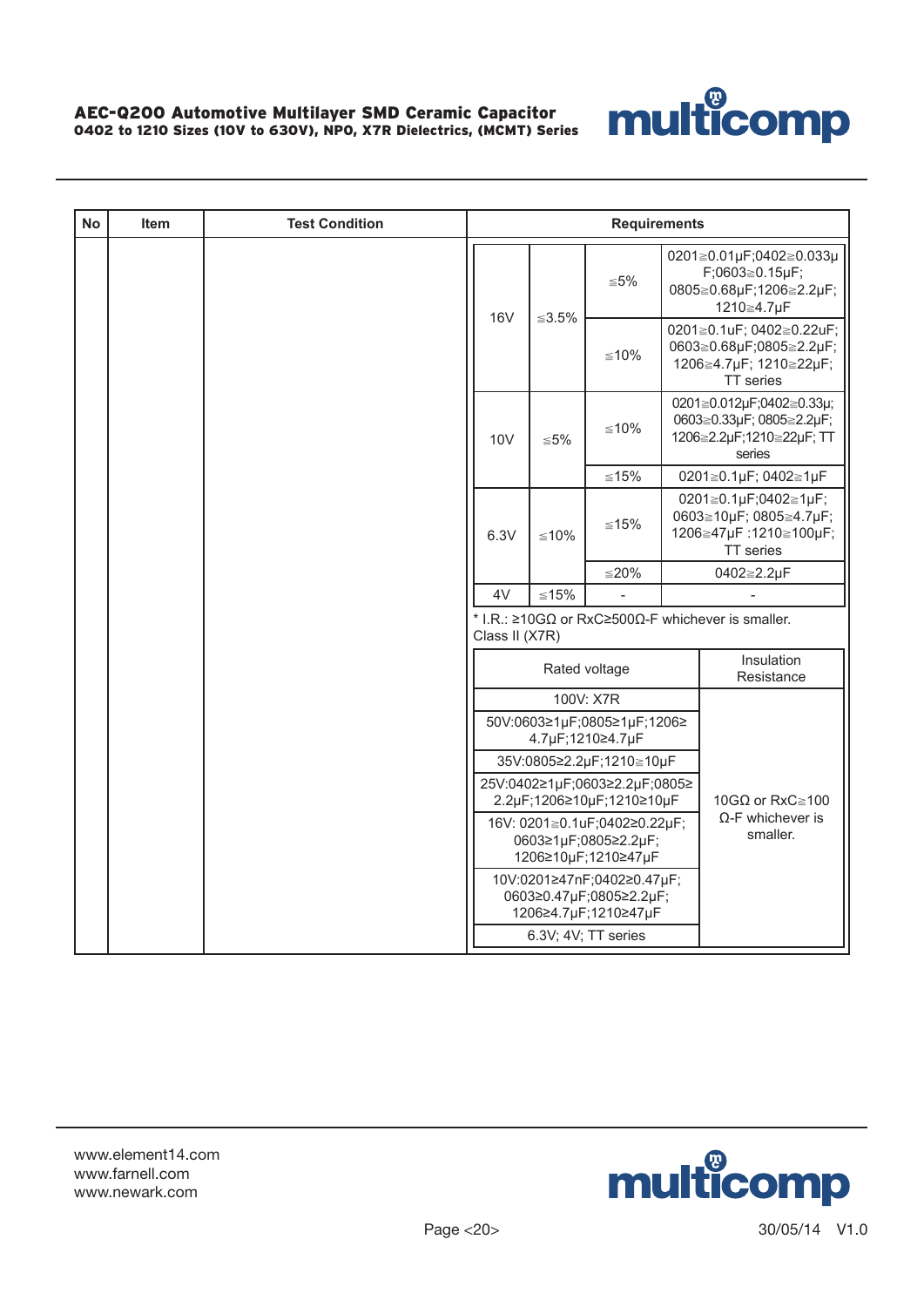

| <b>No</b> | Item                                           | <b>Test Condition</b>                                                                                                                                                                                                                                                                                                                                                             |                                                                                                                                                                      |             | <b>Requirements</b> |                                                                                              |                                                                      |  |
|-----------|------------------------------------------------|-----------------------------------------------------------------------------------------------------------------------------------------------------------------------------------------------------------------------------------------------------------------------------------------------------------------------------------------------------------------------------------|----------------------------------------------------------------------------------------------------------------------------------------------------------------------|-------------|---------------------|----------------------------------------------------------------------------------------------|----------------------------------------------------------------------|--|
| 16        | Solderability<br>J-STD-002<br>JESD22-<br>B102E | Condition A<br>Un-mounted chips 4hrs / 155°C*dry then<br>completely immersed for 5±0.5 sec in<br>solder bath at 245±5°C.<br><b>Condition B</b><br>Un-mounted chips steam 8 hrs then<br>completely immersed for 10±1sec in<br>solder bath at 220+5/-0°C.<br>Condition C<br>Un-mounted chips steam 8 hrs then<br>completely immersed for 10±1 sec. in<br>solder bath at 260+0/-5°C. | All terminations shall exhibit a continuous solder coating<br>free from defects from a minimum of 95% of the critical<br>surface area of any individual termination. |             |                     |                                                                                              |                                                                      |  |
| 17        | Electrical<br>Characteri-<br>zation            | Capacitance<br>Q/ D.F. (Dissipation Factor)<br>Cap≤1,000pF 1±0.2Vrms, 1MHz±10%<br>Cap>1,000pF 1±0.2Vrms, 1KHz±10%                                                                                                                                                                                                                                                                 | Q/D.F. value:<br>X7R:                                                                                                                                                |             |                     | Capacitance within the specified tolerance.<br>NPO: Cap≥30pF, Q≥1,000 ; Cap<30pF, Q≥400+20C. |                                                                      |  |
|           |                                                |                                                                                                                                                                                                                                                                                                                                                                                   | Rated<br>vol.                                                                                                                                                        | $D.F. \leq$ |                     | Exception of D.F. $\leq$                                                                     |                                                                      |  |
|           |                                                |                                                                                                                                                                                                                                                                                                                                                                                   |                                                                                                                                                                      |             | ≤3%                 | 0201(50V); 0603≧0.047µF;<br>0805≧0.18µF;1206≧0.47µF                                          |                                                                      |  |
|           |                                                |                                                                                                                                                                                                                                                                                                                                                                                   | $≥50V$                                                                                                                                                               | ≤2.5%       |                     | ≦5%                                                                                          | 1210≧4.7µF                                                           |  |
|           |                                                |                                                                                                                                                                                                                                                                                                                                                                                   |                                                                                                                                                                      |             |                     | $≤10%$                                                                                       | 0402≧0.1µF;0603≧1µF;<br>0805≧1µF;1206≧2.2µF;<br>1210≧10µF; TT series |  |
|           |                                                |                                                                                                                                                                                                                                                                                                                                                                                   | 35V                                                                                                                                                                  | $≤3.5\%$    | $≤10%$              | 0603≧1µF;0805≥2.2µF;<br>1210≧10µF                                                            |                                                                      |  |
|           |                                                |                                                                                                                                                                                                                                                                                                                                                                                   |                                                                                                                                                                      |             |                     | ≦5%                                                                                          | 0201≧0.01µF;0805≧1µF;<br>1210≧10µF                                   |  |
|           |                                                |                                                                                                                                                                                                                                                                                                                                                                                   |                                                                                                                                                                      |             |                     |                                                                                              |                                                                      |  |
|           |                                                |                                                                                                                                                                                                                                                                                                                                                                                   | <b>25V</b>                                                                                                                                                           | $≤3.5\%$    | $≤10%$              | 0402≧0.10µF;0603≧<br>0.47µF; 0805≧2.2µF;<br>1206≧6.8µF; 1210≧22µF;<br>TT series              |                                                                      |  |
|           |                                                |                                                                                                                                                                                                                                                                                                                                                                                   | <b>16V</b>                                                                                                                                                           | ≤3.5%       | ≦5%                 | 0201≧0.01µF;0402≧0.033µ<br>F;0603≧0.15µF;<br>0805≧0.68µF;1206≧2.2µF;<br>1210≧4.7µF           |                                                                      |  |
|           |                                                |                                                                                                                                                                                                                                                                                                                                                                                   |                                                                                                                                                                      |             | $≤10%$              | 0201≧0.1uF; 0402≧0.22uF;<br>0603≧0.68µF;0805≧2.2µF;<br>1206≧4.7µF; 1210≧22µF;<br>TT series   |                                                                      |  |
|           |                                                |                                                                                                                                                                                                                                                                                                                                                                                   | 10V                                                                                                                                                                  | $\leq 5\%$  | $≤10%$              | 0201≧0.012µF;0402≧0.33µ;<br>0603≧0.33µF; 0805≧2.2µF;<br>1206≧2.2µF;1210≧22µF; TT<br>series   |                                                                      |  |
|           |                                                |                                                                                                                                                                                                                                                                                                                                                                                   |                                                                                                                                                                      |             | $≤15%$              | 0201≧0.1µF; 0402≧1µF                                                                         |                                                                      |  |

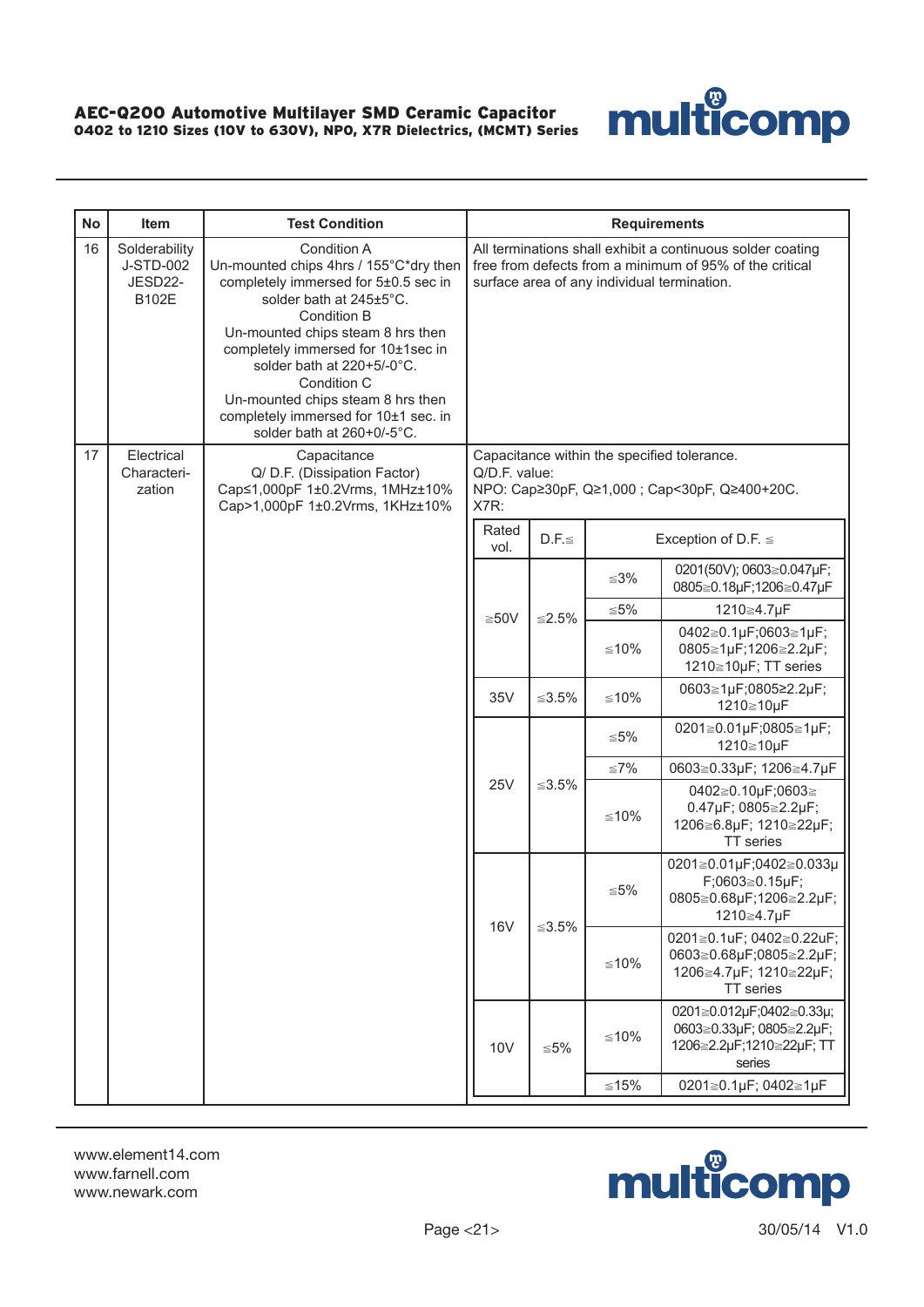

| <b>No</b> | <b>Item</b>                           | <b>Test Condition</b>                                                                                                                                                                                                                                                                                                 |                                                                                               |                                                    | <b>Requirements</b>                                   |  |                                                                                                                                                                               |
|-----------|---------------------------------------|-----------------------------------------------------------------------------------------------------------------------------------------------------------------------------------------------------------------------------------------------------------------------------------------------------------------------|-----------------------------------------------------------------------------------------------|----------------------------------------------------|-------------------------------------------------------|--|-------------------------------------------------------------------------------------------------------------------------------------------------------------------------------|
|           |                                       | <b>Insulation Resistance</b><br>To apply rated voltage for max. 120 sec.<br>Dielectric Strength<br>To apply 250% of rated voltage, duration                                                                                                                                                                           | 6.3V                                                                                          | $≤10%$                                             | ≤15%                                                  |  | 0201≧0.1µF;0402≧1µF;<br>0603≧10µF; 0805≧4.7µF;<br>1206≧47µF:1210≧100µF;<br><b>TT</b> series                                                                                   |
|           |                                       | 1~5 sec, charge and discharge current                                                                                                                                                                                                                                                                                 |                                                                                               |                                                    | $≤20%$                                                |  | 0402≧2.2µF                                                                                                                                                                    |
|           |                                       | less than 50mA.                                                                                                                                                                                                                                                                                                       | 4V                                                                                            | $≤15%$                                             |                                                       |  |                                                                                                                                                                               |
|           |                                       | Temperature Coefficient (with no<br>electrical load)                                                                                                                                                                                                                                                                  | IR. $\geq$ 10G $\Omega$ or RxC $\geq$ 500 $\Omega$ -F whichever is smaller.<br>Class II (X7R) |                                                    |                                                       |  |                                                                                                                                                                               |
|           |                                       | Operation temperature: -55~125°C<br>at $25^{\circ}$ C                                                                                                                                                                                                                                                                 | Rated voltage                                                                                 |                                                    |                                                       |  | Insulation<br>Resistance                                                                                                                                                      |
|           |                                       |                                                                                                                                                                                                                                                                                                                       |                                                                                               |                                                    | 100V: X7R                                             |  |                                                                                                                                                                               |
|           |                                       |                                                                                                                                                                                                                                                                                                                       |                                                                                               |                                                    | 50V:0603≥1µF;0805≥1µF;1206≥<br>4.7µF;1210≥4.7µF       |  |                                                                                                                                                                               |
|           |                                       |                                                                                                                                                                                                                                                                                                                       |                                                                                               |                                                    | 35V:0805≥2.2µF;1210≧10µF                              |  |                                                                                                                                                                               |
|           |                                       |                                                                                                                                                                                                                                                                                                                       |                                                                                               |                                                    | 25V:0402≥1µF;0603≥2.2µF;0805≥                         |  |                                                                                                                                                                               |
|           |                                       |                                                                                                                                                                                                                                                                                                                       |                                                                                               |                                                    | 2.2µF;1206≥10µF;1210≥10µF<br>16V: 0201≧0.1uF;0402≥    |  | 10GΩ or RxC $\geq$ 100<br>$\Omega$ -F whichever is                                                                                                                            |
|           |                                       |                                                                                                                                                                                                                                                                                                                       |                                                                                               | 0.22µF;0603≥1µF;0805≥2.2µF;<br>1206≥10µF;1210≥47µF | smaller.                                              |  |                                                                                                                                                                               |
|           |                                       |                                                                                                                                                                                                                                                                                                                       |                                                                                               |                                                    | 10V:0201≥47nF;0402≥0.47µ<br>F;0603≥0.47µF;0805≥2.2µF; |  |                                                                                                                                                                               |
|           |                                       |                                                                                                                                                                                                                                                                                                                       |                                                                                               |                                                    | 1206≥4.7µF;1210≥47µF<br>6.3V; 4V; TT series           |  |                                                                                                                                                                               |
|           |                                       |                                                                                                                                                                                                                                                                                                                       |                                                                                               | Dielectric strength                                |                                                       |  |                                                                                                                                                                               |
|           |                                       |                                                                                                                                                                                                                                                                                                                       |                                                                                               |                                                    | No evidence of damage or flash over during test.      |  |                                                                                                                                                                               |
|           |                                       |                                                                                                                                                                                                                                                                                                                       |                                                                                               | <b>Temperature Coefficient</b><br>X7R: Within ±15% | Capacitance Change: NPO: Within ±30ppm/°C             |  |                                                                                                                                                                               |
| 18        | <b>Board Flex</b><br>AEC-<br>Q200-005 | The middle part of substrate shall be<br>pressurized by means of the pressuriz-<br>ing rod at a rate of about 1 mm per sec-<br>ond until the deflection becomes 3mm<br>(2mm for X7R) and then the pressure<br>shall be maintained for 5±1 sec.<br>Measurement to be made after keeping<br>at room temp. for 24±2 hrs. |                                                                                               | No remarkable damage.<br>$X7R$ : within $±12.5%$   | tance under specified flexure of                      |  | Cap change: NPO: within ±5% or 0.5pF whichever is larger<br>(This capacitance change means the change of capaci-<br>substrate from the capacitance measured before the test.) |
| 19        | Terminal<br>Strength                  | Pressurizing force: 2N (0402),<br>10N(0603), 18N(0805).<br>Test time: 60±1 sec.                                                                                                                                                                                                                                       | Q/D.F. value:                                                                                 |                                                    | Capacitance within the specified tolerance.           |  | No remarkable damage or removal of the terminations.<br>NPO: Cap≥30pF, Q≥1,000 ; Cap<30pF, Q≥400+20C.                                                                         |

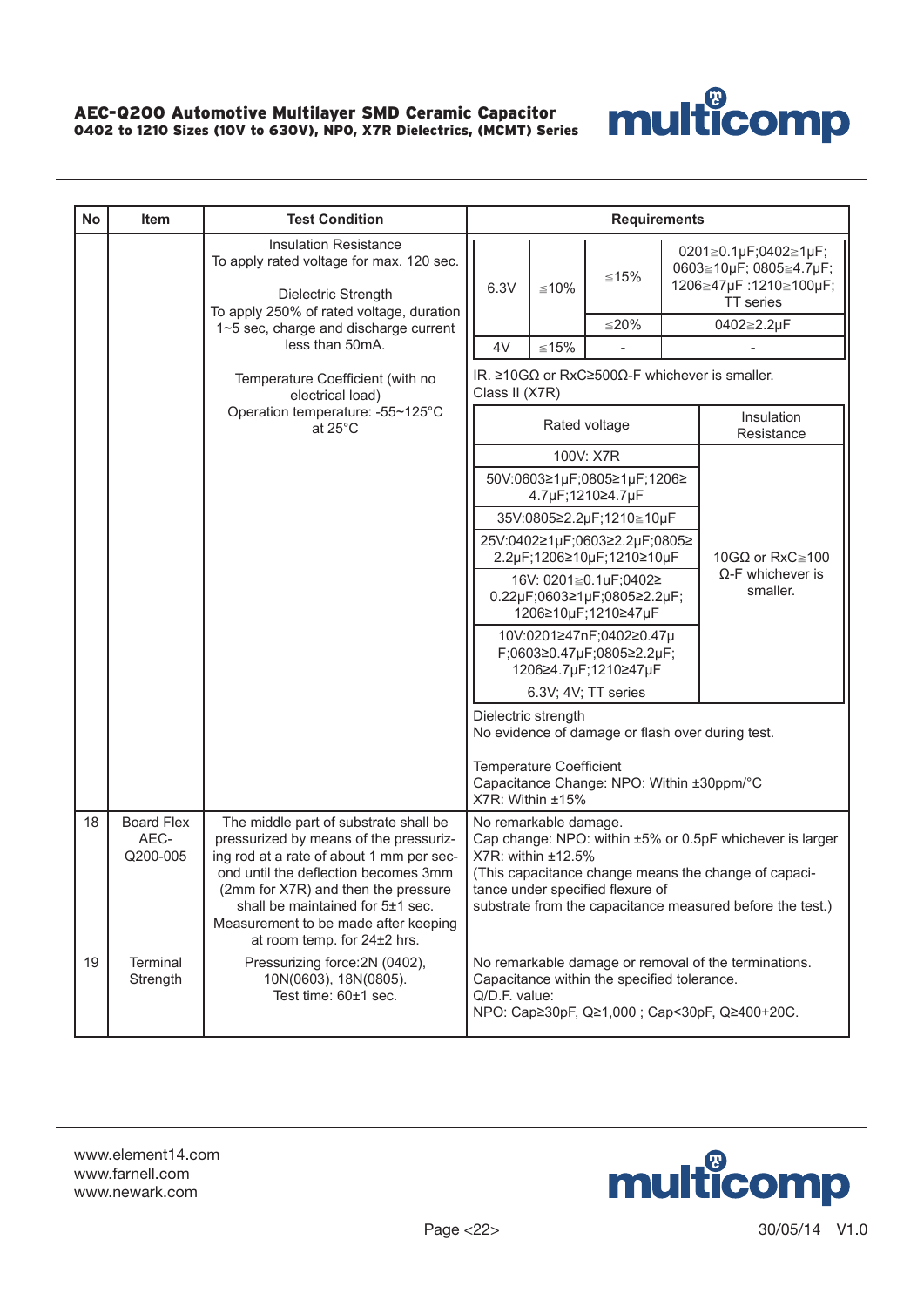

| <b>No</b> | Item | <b>Test Condition</b> | <b>Requirements</b> |             |                              |                                                                                              |
|-----------|------|-----------------------|---------------------|-------------|------------------------------|----------------------------------------------------------------------------------------------|
|           |      |                       | X7R:                |             |                              |                                                                                              |
|           |      |                       | Rated<br>vol.       | $D.F. \leq$ |                              | Exception of D.F. $\leq$                                                                     |
|           |      |                       |                     | $≤2.5%$     | $≤3%$                        | 0201(50V); 0603≧0.047µF;<br>0805≧0.18µF;1206≧0.47µF                                          |
|           |      |                       | ≥50V                |             | $\leq 5\%$                   | 1210≧4.7µF                                                                                   |
|           |      |                       |                     |             | ≤10%                         | 0402≧0.1µF;0603≧1µF;<br>0805≧1µF;1206≧2.2µF;<br>1210≧10µF; TT series                         |
|           |      |                       | 35V                 | $≤3.5\%$    | $≤10%$                       | 0603≧1µF;0805≥2.2µF;<br>1210≧10µF                                                            |
|           |      |                       |                     |             | ≦5%                          | 0201≧0.01µF;0805≧1µF;<br>1210≧10µF                                                           |
|           |      |                       | <b>25V</b>          | $≤3.5\%$    | $≤7\%$                       | 0603≧0.33µF; 1206≧4.7µF                                                                      |
|           |      |                       |                     |             | $≤10%$                       | 0402≧0.10µF;0603≧<br>0.47µF; 0805≧2.2µF;<br>1206≧6.8µF; 1210≧22µF;<br>TT series              |
|           |      |                       | 16V                 | ≤3.5%       | $\leq 5\%$                   | 0201≧0.01µF;0402≧0.033µ<br>$F;0603 \ge 0.15 \mu F;$<br>0805≧0.68µF;1206≧2.2µF;<br>1210≧4.7µF |
|           |      |                       |                     |             | ≤10%                         | 0201≧0.1uF; 0402≧0.22uF;<br>0603≧0.68µF;0805≧2.2µF;<br>1206≧4.7µF; 1210≧22µF;<br>TT series   |
|           |      |                       | <b>10V</b>          | ≦5%         | ≤10%                         | 0201≧0.012µF;0402≧0.33µ;<br>0603≧0.33µF; 0805≧2.2µF;<br>1206≧2.2µF;1210≧22µF; TT<br>series   |
|           |      |                       |                     |             | $≤15%$                       | 0201≧0.1µF; 0402≧1µF                                                                         |
|           |      |                       | 6.3V                | $≤10%$      | ≤15%                         | 0201≧0.1µF;0402≧1µF;<br>0603≧10µF; 0805≧4.7µF;<br>1206≧47µF:1210≧100µF;<br>TT series         |
|           |      |                       |                     |             | $≤20%$                       | 0402≧2.2µF                                                                                   |
|           |      |                       | 4V                  | $≤15%$      | $\qquad \qquad \blacksquare$ |                                                                                              |

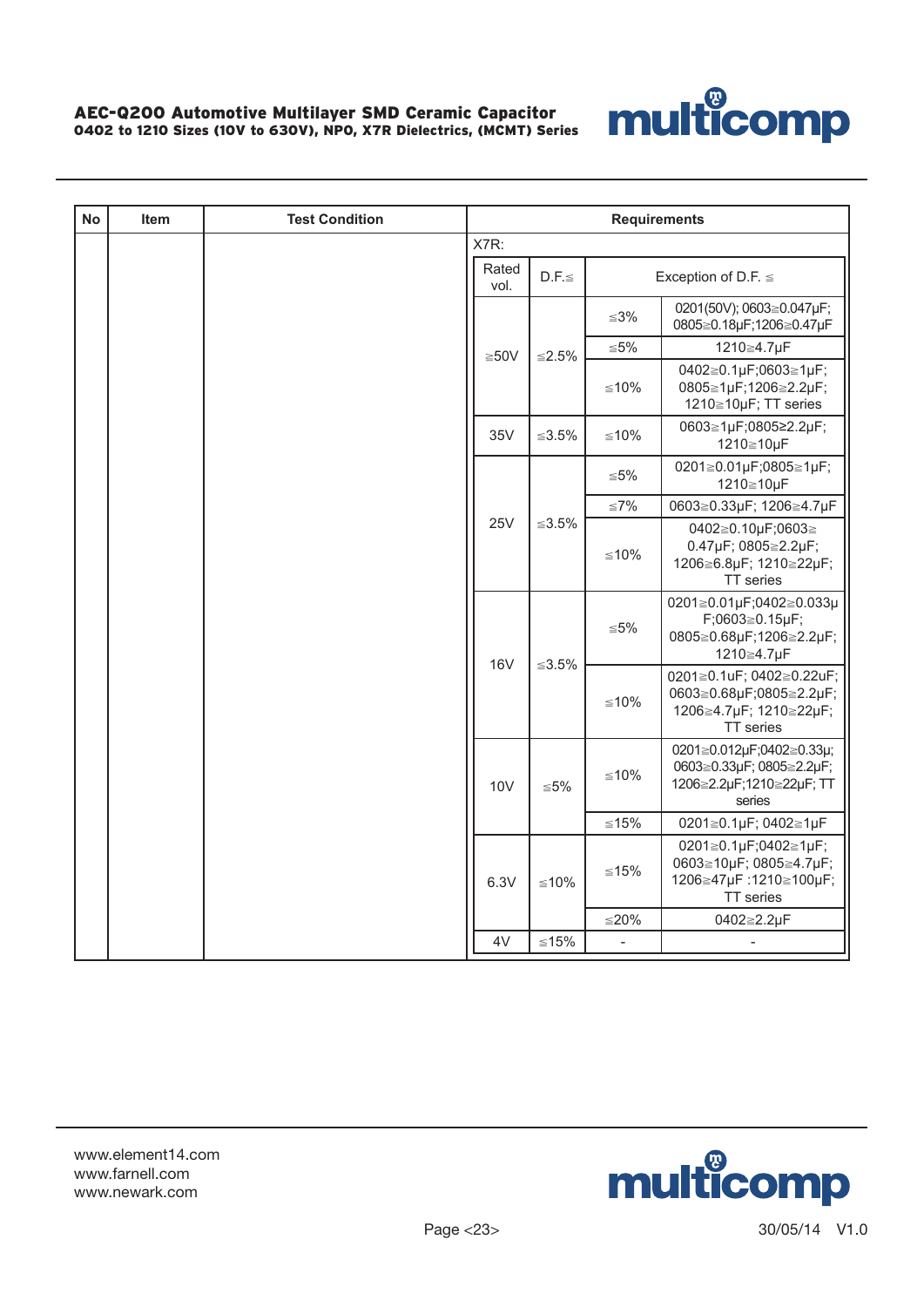

| <b>No</b> | <b>Item</b>                           | <b>Test Condition</b>                              | <b>Requirements</b>                                                                                                                                                 |
|-----------|---------------------------------------|----------------------------------------------------|---------------------------------------------------------------------------------------------------------------------------------------------------------------------|
| 20        | Beam Load<br>Test<br>AEC-<br>Q200-003 | Break strength test<br>Beam speed: 2.5±0.25 mm/sec | The chip endure following force<br>Chip length ≤2.5mm: Thickness >0.5mm (20N), ≤0.5mm<br>(8N)<br>Chip length ≥3.2mm: Thickness ≥1.25mm (54.5N),<br>$<$ 1.25mm (15N) |

# **Appendixes:**

#### **Tape & Reel Dimensions**





| <b>Size</b>                          | 0402                | 0603            |                     | 0805                |                 |                     | 1206                |                 | 1210                |
|--------------------------------------|---------------------|-----------------|---------------------|---------------------|-----------------|---------------------|---------------------|-----------------|---------------------|
| <b>Thickness</b>                     | N                   | S, X            | A                   | в                   | C, D, I         | в                   | C, J, D             | G               | C, D                |
| $\mathsf{A}_{\scriptscriptstyle{0}}$ | $0.62 \pm 0.05$     | $1.02 \pm 0.05$ | $1.5 + 0.1$         | $1.5 \pm 0.1$       | < 1.57          | 2±0.1               | < 1.85              | < 1.95          | < 2.97              |
| $B_{0}$                              | $1.12 \pm 0.05$     | $1.8 + 0.05$    | $2.3 \pm 0.1$       | $2.3 \pm 0.1$       | < 2.4           | $3.5 \pm 0.1$       | 3.46                | < 3.67          | 3.73                |
| т                                    | $0.6 \pm 0.05$      | $0.95 \pm 0.05$ | $0.75 \pm 0.05$     | $0.95 \pm 0.05$     | $0.23 \pm 0.05$ | $0.95 \pm 0.05$     | $0.23 \pm 0.05$     | $0.23 \pm 0.05$ | $0.23 \pm 0.05$     |
| $K_{_{0}}$                           |                     |                 |                     |                     | < 2.5           |                     | < 2.5               | < 2.5           | < 2.5               |
| W                                    | $8 + 0.1$           | 8±0.1           | $8 + 0.1$           | $8 + 0.1$           | $8 + 0.1$       | $8 + 0.1$           | $8 + 0.1$           | $8 + 0.1$       | $8 + 0.1$           |
| $P_{0}$                              | $4 + 0.1$           | $4 + 0.1$       | $4 + 0.1$           | $4 + 0.1$           | 4±0.1           | $4 + 0.1$           | 4±0.1               | $4 + 0.1$       | $4 + 0.1$           |
| $10 \times P_0$                      | 40 <sub>±</sub> 0.1 | 40±0.1          | 40 <sub>±</sub> 0.1 | 40 <sub>±</sub> 0.1 | 40±0.1          | 40 <sub>±</sub> 0.1 | 40 <sub>±</sub> 0.1 | 40±0.1          | 40 <sub>±</sub> 0.1 |
| $P_{1}$                              | $2+0.05$            | $4 + 0.1$       | $4 + 0.1$           | $4 + 0.1$           | $4 + 0.1$       | $4 + 0.1$           | 4±0.1               | $4 + 0.1$       | $4 + 0.1$           |
| $P_{2}$                              | $2+0.05$            | $2+0.05$        | $2+0.05$            | $2+0.05$            | 2±0.05          | $2+0.05$            | $2+0.05$            | $2+0.05$        | 2±0.05              |
| $D_{0}$                              | $1.55 \pm 0.05$     | $1.55 \pm 0.05$ | $1.55 \pm 0.05$     | $1.55 \pm 0.05$     | $1.5 \pm 0.05$  | $1.5 \pm 0.05$      | $1.5 \pm 0.05$      | $1.5 \pm 0.05$  | $1.5 \pm 0.05$      |
| $D_{1}$                              |                     |                 |                     |                     | 1±0.1           |                     | 1±0.1               | 1 ± 0.1         | 1 ± 0.1             |
| Е.                                   | $1.75 \pm 0.05$     | $1.75 \pm 0.05$ | $1.75 \pm 0.05$     | $1.75 \pm 0.05$     | $1.75 \pm 0.1$  | $1.75 \pm 0.1$      | $1.75 \pm 0.1$      | $1.75 \pm 0.1$  | $1.75 \pm 0.1$      |
| F                                    | $3.5 \pm 0.05$      | $3.5 \pm 0.05$  | $3.5 \pm 0.05$      | $3.5 \pm 0.05$      | $3.5 \pm 0.05$  | $3.5 \pm 0.05$      | $3.5 \pm 0.05$      | $3.5 \pm 0.05$  | $3.5 \pm 0.05$      |

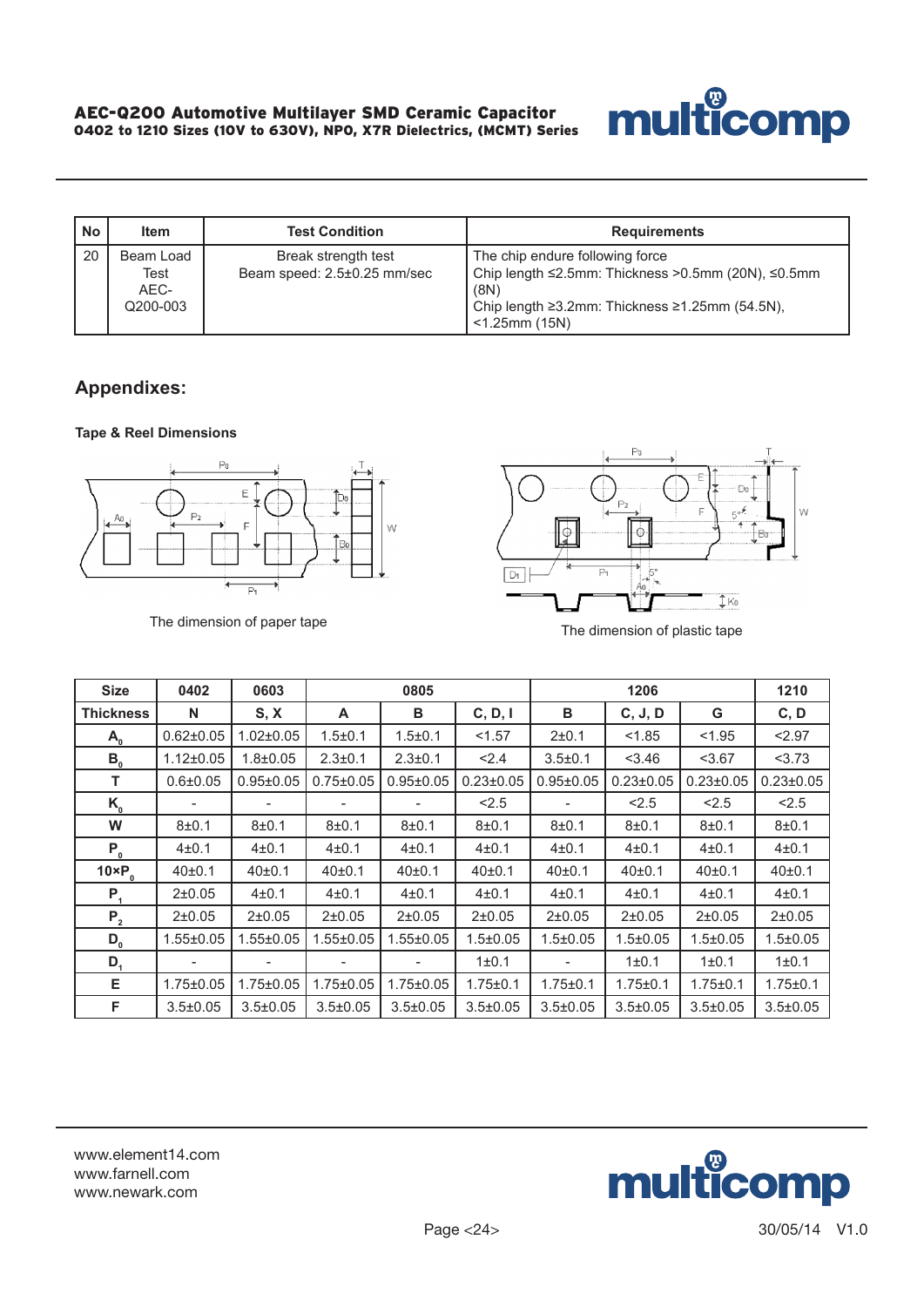



| <b>Size</b>      | 0402, 0603, 0805, 1206, 1210 |                 |                 |  |  |
|------------------|------------------------------|-----------------|-----------------|--|--|
| <b>Reel size</b> | 7"                           | 10"             | 13"             |  |  |
| C                | $13 + 0.5/-0.2$              | $13 + 0.5/-0.2$ | $13 + 0.5/-0.2$ |  |  |
| $W_1$            | $8.4 + 1.5/-0$               | $8.4 + 1.5/-0$  | $8.4 + 1.5/-0$  |  |  |
|                  | $178 + 0.1$                  | $250 + 1$       | $330 + 1$       |  |  |
| N                | $60 + 1/-0$                  | $100 + 1$       | $100 + 1$       |  |  |

The dimension of reel

### **Constructions:**



| No. | <b>Name</b>      |                 | <b>NP0, X7R</b>          |
|-----|------------------|-----------------|--------------------------|
|     | Ceramic material |                 | BaTiO <sub>3</sub> based |
|     |                  | Inner electrode | Ni                       |
|     |                  | Inner layer     | Cп                       |
|     | Termination      | Middle layer    | Ni                       |
|     |                  | Outer layer     | Sn (Matt)                |

#### **Storage and handling conditions**

(1) To store products at 5 to 40°C ambient temperature and 20 to 70%. related humidity conditions.

(2) The product is recommended to be used within one year after shipment. Check solderability in case of shelf life extension is needed.

#### **Cautions:**

- a. The corrosive gas reacts on the terminal electrodes of capacitors, and results in the poor solderability. Do not store the capacitors in the ambience of corrosive gas (e.g., hydrogen sulfide, sulfur dioxide, chlorine, ammonia gas etc.)
- b. In corrosive atmosphere, solderability might be degraded, and silver migration might occur to cause low reliability.
- c. Due to the dewing by rapid humidity change, or the photochemical change of the terminal electrode by direct sunlight, the solderability and electrical performance may deteriorate. Do not store capacitors under direct sunlight or dewing condition. To store products on the shelf and avoid exposure to moisture.